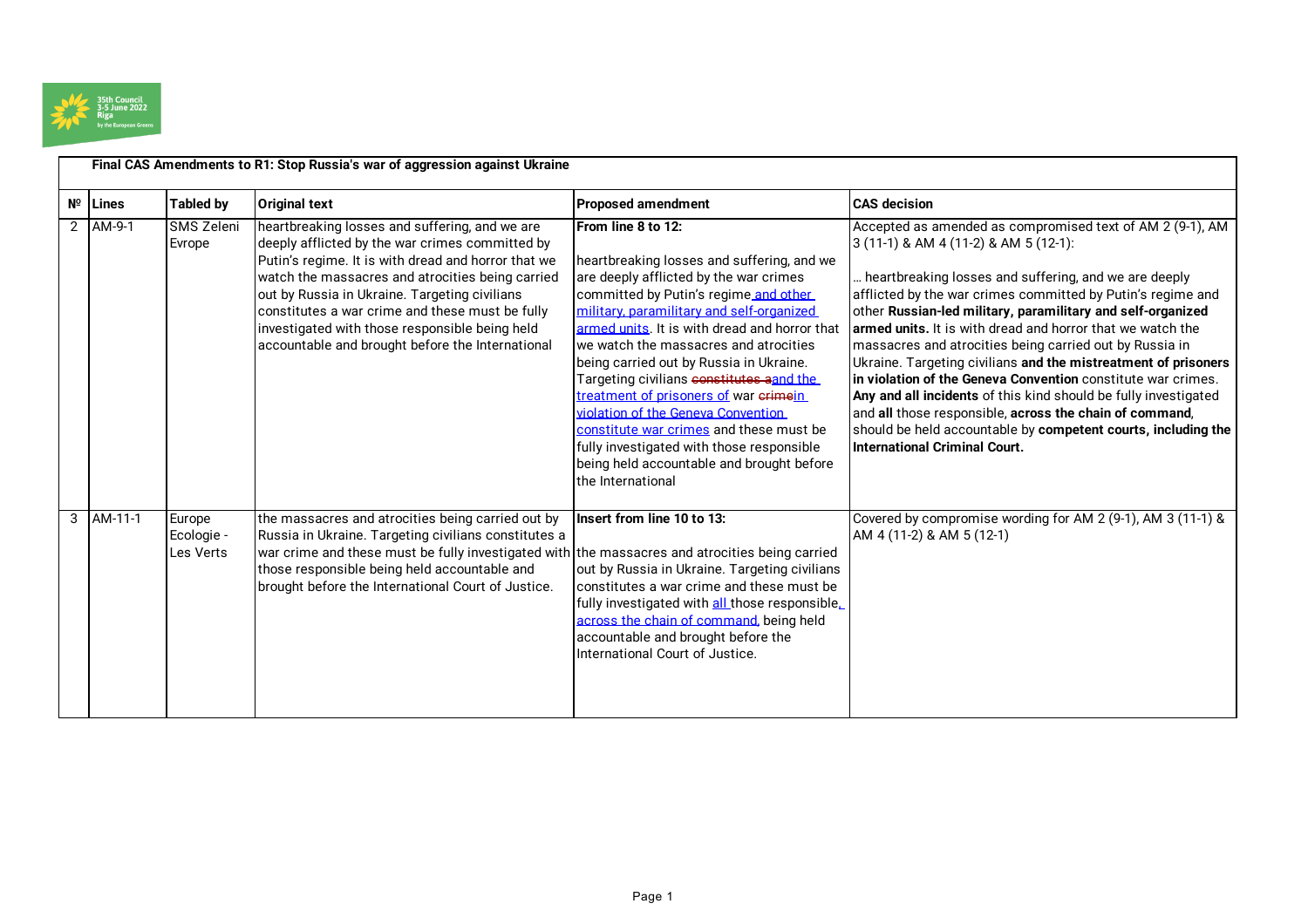| AM-11-2     | Oikologoi<br>Prasinoi /<br>Ecologist<br>Greens | the massacres and atrocities being carried out by<br>Russia in Ukraine. Targeting civilians constitutes a<br>war crime and these must be fully investigated with the massacres and atrocities being carried<br>those responsible being held accountable and<br>brought before the International Court of Justice. | From line 10 to 13:<br>out by Russia in Ukraine. Targeting civilians<br>constitutes a war crime. Any and these-<br>mustall incidents of this kind should be fully<br>investigated withand those responsible<br>being-held accountable and brought beforeby                                                                                                                                                                | Covered by compromise wording for AM 2 (9-1), AM 3 (11-1) &<br>AM 4 (11-2) & AM 5 (12-1) |
|-------------|------------------------------------------------|-------------------------------------------------------------------------------------------------------------------------------------------------------------------------------------------------------------------------------------------------------------------------------------------------------------------|---------------------------------------------------------------------------------------------------------------------------------------------------------------------------------------------------------------------------------------------------------------------------------------------------------------------------------------------------------------------------------------------------------------------------|------------------------------------------------------------------------------------------|
|             |                                                |                                                                                                                                                                                                                                                                                                                   | competent courts, including the<br>International Court of JusticeCriminal Court                                                                                                                                                                                                                                                                                                                                           |                                                                                          |
| $5$ AM-12-1 | GroenLinks<br><b>SMS Zeleni</b>                | civilians constitutes a war crime and these must<br>be fully investigated with those responsible being<br>supported by held accountable and brought before the<br>International Court of Justice.                                                                                                                 | From line 11 to 13:<br>civilians constitutes a war crime and these<br>must be fully investigated with those<br>responsible being held accountable and<br>brought before the International Criminal<br>Court of Justice.(ICC)                                                                                                                                                                                              | Covered by compromise wording for AM 2 (9-1), AM 3 (11-1) &<br>AM 4 (11-2) & AM 5 (12-1) |
| $6$ AM-13-1 | Europe<br>Ecologie -<br>Les Verts              | those responsible being held accountable and<br>brought before the International Court of Justice.                                                                                                                                                                                                                | Insert from line 12 to 13:<br>those responsible being held accountable<br>and brought before the International Court of<br>Justice. Special attention should be given to<br>cases of rape and other forms of sexual<br>violence, which can constitute a war crime, a<br>crime against humanity, or a constitutive act<br>with respect to genocide, as noted in the<br>United Nations Security Council Resolution<br>1820. | Accepted                                                                                 |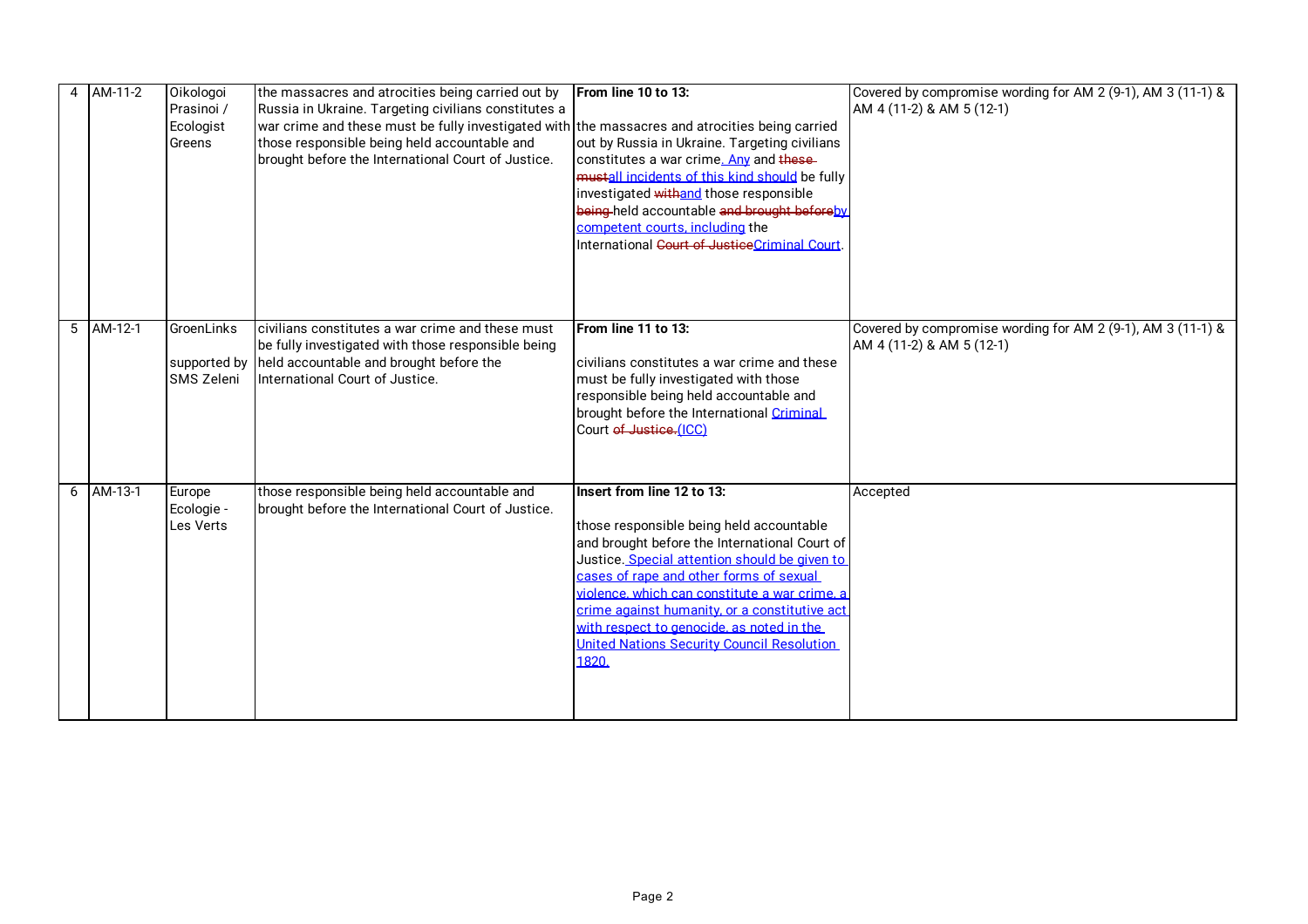| AM-14-1       | Cyprus<br>Greens -<br>Citizens<br>Cooperation                            | Russia throughout the last decades has continued<br>its systematic efforts of establishing political and<br>economic influence over Eastern Partnership<br>countries                                                                                                                                                         | From line 14 to 15:<br>Russia Putin's regime throughout the last<br>decades has continued its systematic<br>efforts of establishing political and<br>economic influence over Eastern<br>Partnership countries                                                                                                                                                                                                                               | Accepted                                                                                                                                                                                                                                                                                                                                                                                                                                                                                                                                                                                                        |
|---------------|--------------------------------------------------------------------------|------------------------------------------------------------------------------------------------------------------------------------------------------------------------------------------------------------------------------------------------------------------------------------------------------------------------------|---------------------------------------------------------------------------------------------------------------------------------------------------------------------------------------------------------------------------------------------------------------------------------------------------------------------------------------------------------------------------------------------------------------------------------------------|-----------------------------------------------------------------------------------------------------------------------------------------------------------------------------------------------------------------------------------------------------------------------------------------------------------------------------------------------------------------------------------------------------------------------------------------------------------------------------------------------------------------------------------------------------------------------------------------------------------------|
| 8 AM-18-1     | Sakartvelo's<br>mtsvaneta<br>partia /<br>Georgian<br><b>Greens Party</b> | countries' path towards democracy, and attempting From line 17 to 20:<br>to politically destabilize the region. This includes<br>the 30-year military presence in Transnistria, the<br>military conflict with Georgia in 2008 as well as the<br>military aggression against Ukraine in the past and<br>annexation of Crimea. | countries' path towards democracy, and<br>attempting to politically destabilize the<br>region. This includes the 30-year military<br>presence in Transnistria, the Provoking and<br>military conflict withsupporting of Abkhaziar<br>and Ossetian separatism in 1991-1993 in<br>Georgia, the Military aggression against<br>Georgia in 2008, as well as the military<br>aggression against Ukraine in the past and<br>annexation of Crimea. | Accepted as compromise text of AM 8 (18-1- Georgian Greens),<br>AM 9 (18-2 - Moldovian Greens), AM 14 (32-1 - Moldovian<br>Greens):<br>This includes the 30-year military presence in Transnistria, a<br>territory of a sovereign state - the Republic of Moldova, the<br>separatist movements in South Ossetia and Abkhazia, the<br>military conflict with Georgia in 2008 as well as the military<br>aggression against Ukraine in the past and annexation of<br>Crimea. These are not separate tragic episodes of bilateral<br>relations, but a reflection of a general national foreign policy<br>strategy. |
| $9$ $AM-18-2$ | Partidul<br>Verde<br>Ecologist,<br>Moldova                               | countries' path towards democracy, and attempting Insert from line 17 to 19:<br>to politically destabilize the region. This includes<br>the 30-year military presence in Transnistria, the<br>military conflict with Georgia in 2008 as well as the<br>military aggression                                                   | countries' path towards democracy, and<br>attempting to politically destabilize the<br>region. This includes the 30-year military<br>presence in Transnistria a territory of a<br>sovereign state - the Republic of Moldova,<br>the military conflict with Georgia in 2008 as<br>well as the military aggression                                                                                                                            | Covered by compromise wording for AM 8 (18-1), AM 9 (18-2)<br>and AM 14 (32-1)                                                                                                                                                                                                                                                                                                                                                                                                                                                                                                                                  |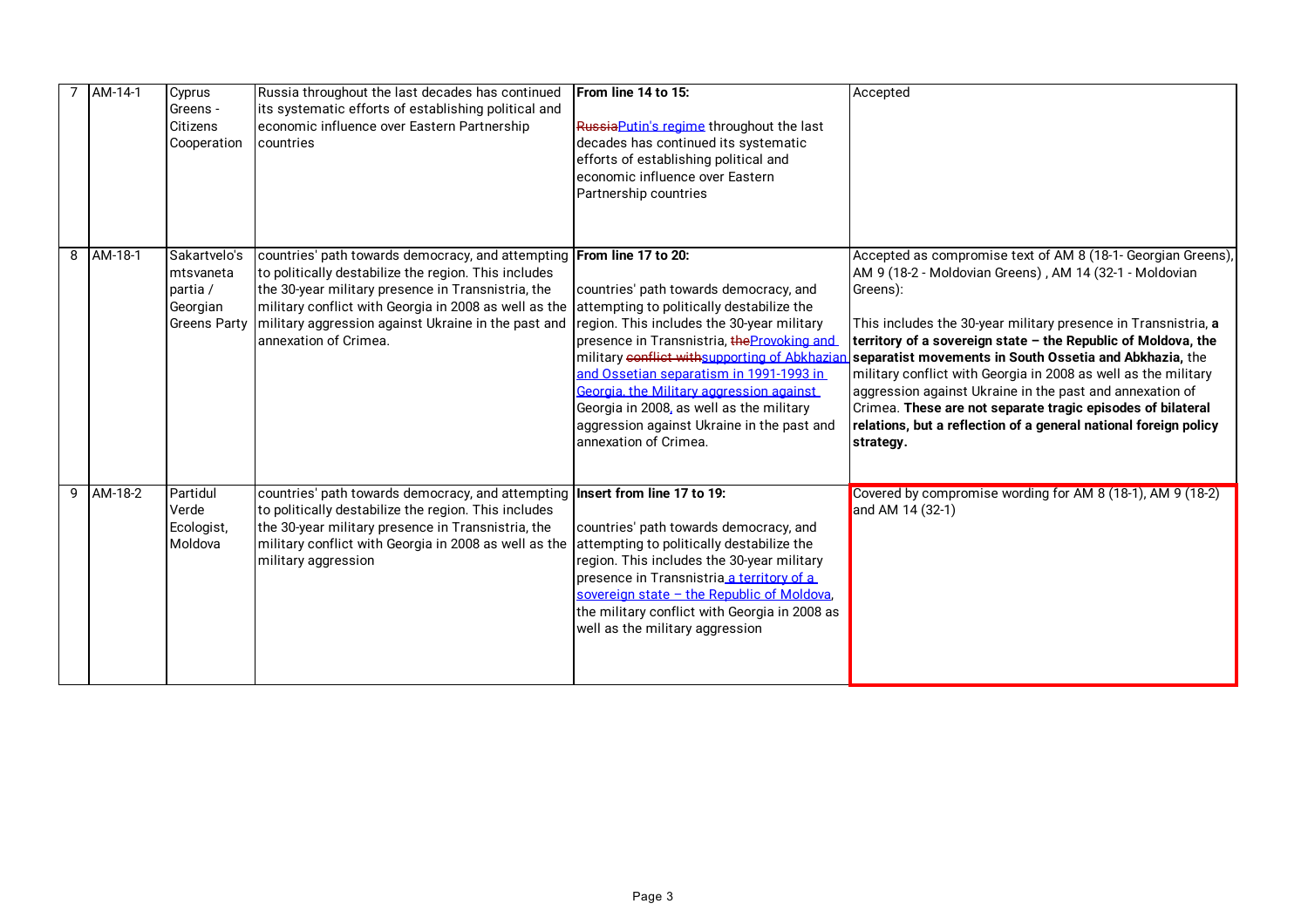|  | 10 AM-20-1 | Partidul<br>Verde                             | military conflict with Georgia in 2008 as well as the Insert from line 19 to 20:<br>military aggression against Ukraine in the past and                                                                                                                                                      |                                                                                                                                                                                                                                                                                                                          | Accepted as amended:                                                                                                                                                                                                                                |
|--|------------|-----------------------------------------------|----------------------------------------------------------------------------------------------------------------------------------------------------------------------------------------------------------------------------------------------------------------------------------------------|--------------------------------------------------------------------------------------------------------------------------------------------------------------------------------------------------------------------------------------------------------------------------------------------------------------------------|-----------------------------------------------------------------------------------------------------------------------------------------------------------------------------------------------------------------------------------------------------|
|  |            | Ecologist,<br>Moldova                         | annexation of Crimea.                                                                                                                                                                                                                                                                        | the past and annexation of Crimea. The<br>absence of a firm position of the<br>international community encouraged<br>Russia's foreign policy strategy and the<br>aggression against Ukraine.                                                                                                                             | military conflict with Georgia in 2008 as well The absence of a firm-enough position of the international<br>as the military aggression against Ukraine in community enabled Russia's foreign policy strategy and the<br>aggresion against Ukraine. |
|  | 11 AM-24-1 | Die Grünen                                    | on which the European Union was built. Putin's war<br>of aggression attempts to destabilize Europe as<br>well as the current geopolitical balance, threatening on which the European Union was built.<br>the foundations of our international order, built on<br>the values of human rights, | From line 23 to 25:<br>Putin's war of aggression attempts to<br>destabilize Europe as well as the current<br>geopolitical balance order, threatening the<br>foundations of our international order, built<br>on the values of human rights,                                                                              | Accepted                                                                                                                                                                                                                                            |
|  | 12 AM-27-1 | Cyprus<br>Greens -<br>Citizens<br>Cooperation | democracy and peace. This poses one of the<br>biggest threats to peace and security for all of us.<br>The past weeks have shown that the UN as well as<br>the OSCE have been restricted in their reactions,<br>showing yet again the dire need for reform.                                   | Insert from line 26 to 28:<br>democracy and peace. This poses one of the<br>biggest threats to peace and security for all<br>of us, including Russian people. The past<br>weeks have shown that the UN as well as<br>the OSCE have been restricted in their<br>reactions, showing yet again the dire need<br>for reform. | Accepted                                                                                                                                                                                                                                            |
|  | 13 AM-31-1 | Vihreät - De<br>Gröna                         | against all those who strive for democracy and<br>freedom. The targeted disinformation campaign led<br>by the Kremlin is part of horrible war tactics of the<br>Russian regime. Putin's war will continue to test<br>the resolve, unity and                                                  | From line 30 to 32:<br>against all those who strive for democracy<br>and freedom. The targeted disinformation<br>campaign led by the Kremlin is part of<br>horriblethe war tactics of the Russian<br>regime. Putin's war will continue to test the<br>resolve, unity and                                                 | Accepted                                                                                                                                                                                                                                            |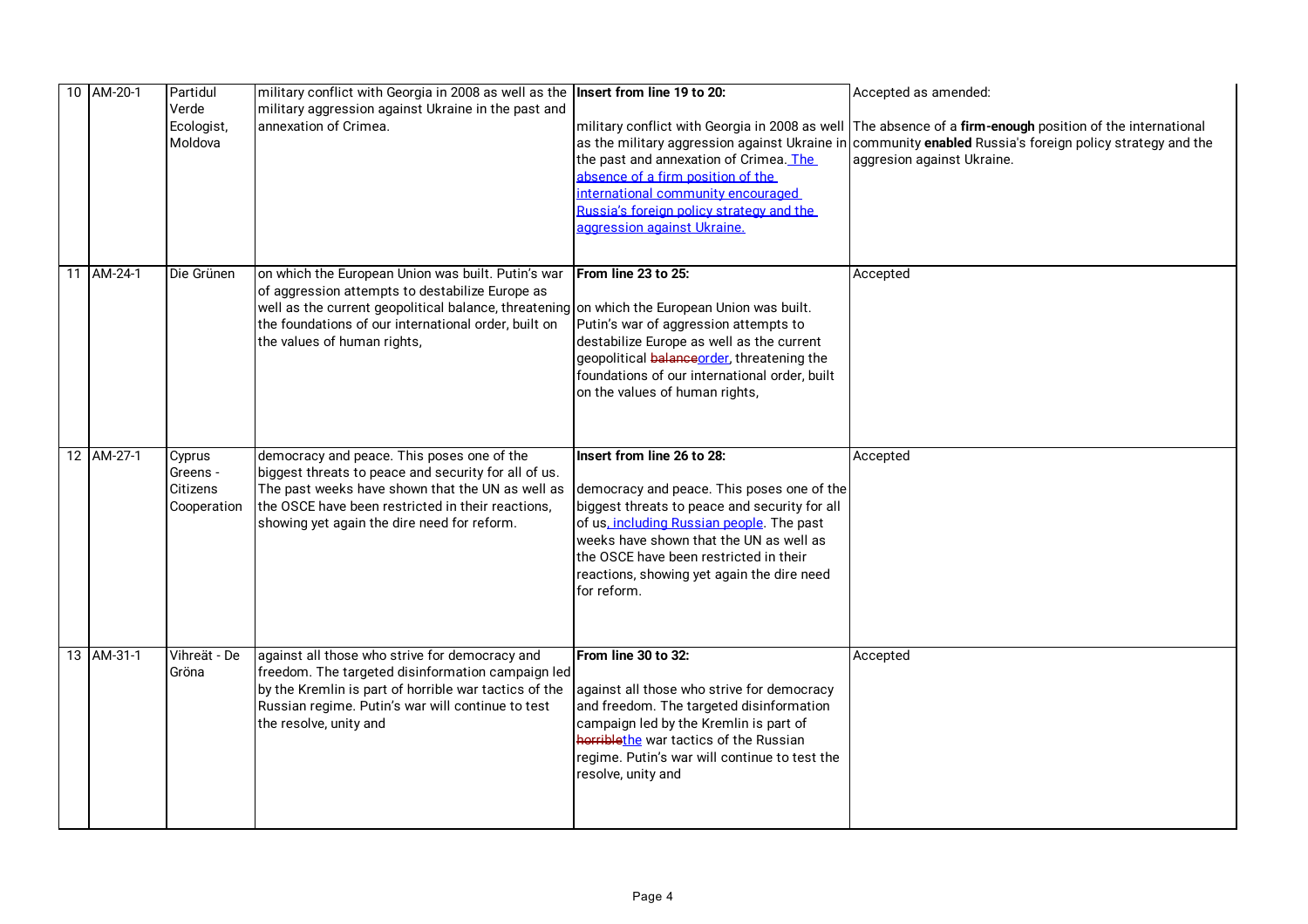|  | 14 AM-32-1 | Partidul<br>Verde<br>Ecologist,<br>Moldova | disinformation campaign led by the Kremlin is part  Insert from line 31 to 33:<br>of horrible war tactics of the Russian regime.<br>Putin's war will continue to test the resolve, unity<br>and solidarity of the European Union. As Europeans<br>we stand together. United we will     | disinformation campaign led by the Kremlin<br>is part of horrible war tactics of the Russian<br>regime. The 30-year military presence in<br>Transnistria, the war with<br>Georgia in 2008 and the beginning of the<br>"hybrid" war with Ukraine in 2014, deploving<br>troops in Belarus and and the use of its | Covered by compromise wording for AM 8 (18-1), AM 9 (18-2)<br>and AM 14 (32-1)                                                                                                                                                                                                                                                                                                                                                                                                                                                                                                                                                                                                                                                                                                                                                                                                                                                                                                                                                                                                                                                                                                                                                                                                                                                                                                                                            |
|--|------------|--------------------------------------------|-----------------------------------------------------------------------------------------------------------------------------------------------------------------------------------------------------------------------------------------------------------------------------------------|----------------------------------------------------------------------------------------------------------------------------------------------------------------------------------------------------------------------------------------------------------------------------------------------------------------|---------------------------------------------------------------------------------------------------------------------------------------------------------------------------------------------------------------------------------------------------------------------------------------------------------------------------------------------------------------------------------------------------------------------------------------------------------------------------------------------------------------------------------------------------------------------------------------------------------------------------------------------------------------------------------------------------------------------------------------------------------------------------------------------------------------------------------------------------------------------------------------------------------------------------------------------------------------------------------------------------------------------------------------------------------------------------------------------------------------------------------------------------------------------------------------------------------------------------------------------------------------------------------------------------------------------------------------------------------------------------------------------------------------------------|
|  |            |                                            |                                                                                                                                                                                                                                                                                         | territory for military aggression against<br>Ukraine in 2022 aren't separate tragic<br>episodes of bilateral relations, but a<br>reflection of a general national foreign policy<br>strategy                                                                                                                   |                                                                                                                                                                                                                                                                                                                                                                                                                                                                                                                                                                                                                                                                                                                                                                                                                                                                                                                                                                                                                                                                                                                                                                                                                                                                                                                                                                                                                           |
|  | 15 AM-38-1 | Groen                                      | a feminist foreign policy is, based on international<br>law and human rights. Militarisation cannot be the<br>sole response to the threat of our security. As<br>European Green Family we stand for broad strategic international law and human rights.<br>approach, including military | Delete from line 37 to 39:<br>a feminist foreign policy is, based on<br>Militarisation cannot be the sole-response<br>to the threat of our security. As European<br>Green Family we stand for broad strategic<br>approach, including military                                                                  | Accepted as compromise text replacing the original text line<br>36 to 45 covering AM 15 (38-1), AM 16 (39-1), AM 18 (45-2),<br>As European Green Family we stand for the Common Security<br>Principles, where peace is always the final goal and diplomacy<br>remains a priority. All people have the right to human security:<br>freedom from fear and freedom from want.<br>Building trust between nations and peoples is fundamental to<br>peaceful and sustainable human existence. Military response<br>cannot be the only response to the threat of our security. A<br>green feminist vision for the Common Foreign and Security<br>Policy aims at defending our values by using foreign policy<br>instruments comprehensively. Our inclusive concept of human<br>security is based on our firm belief in multilateralism,<br>international justice, rule of law and the protection of human<br>rights. An intersectional feminist approach to societies and<br>conflicts, needs to be based on international law and human<br>rights, addresses the vulnerabilities between and within<br>different groups at risk, and aims at guaranteeing their<br>individual rights.<br>In the light of the developments since February 2022, we stand<br>for a broad strategic approach, including military and civilian,<br>preventive and reactive, short term and long-term instruments<br>working towards human security. |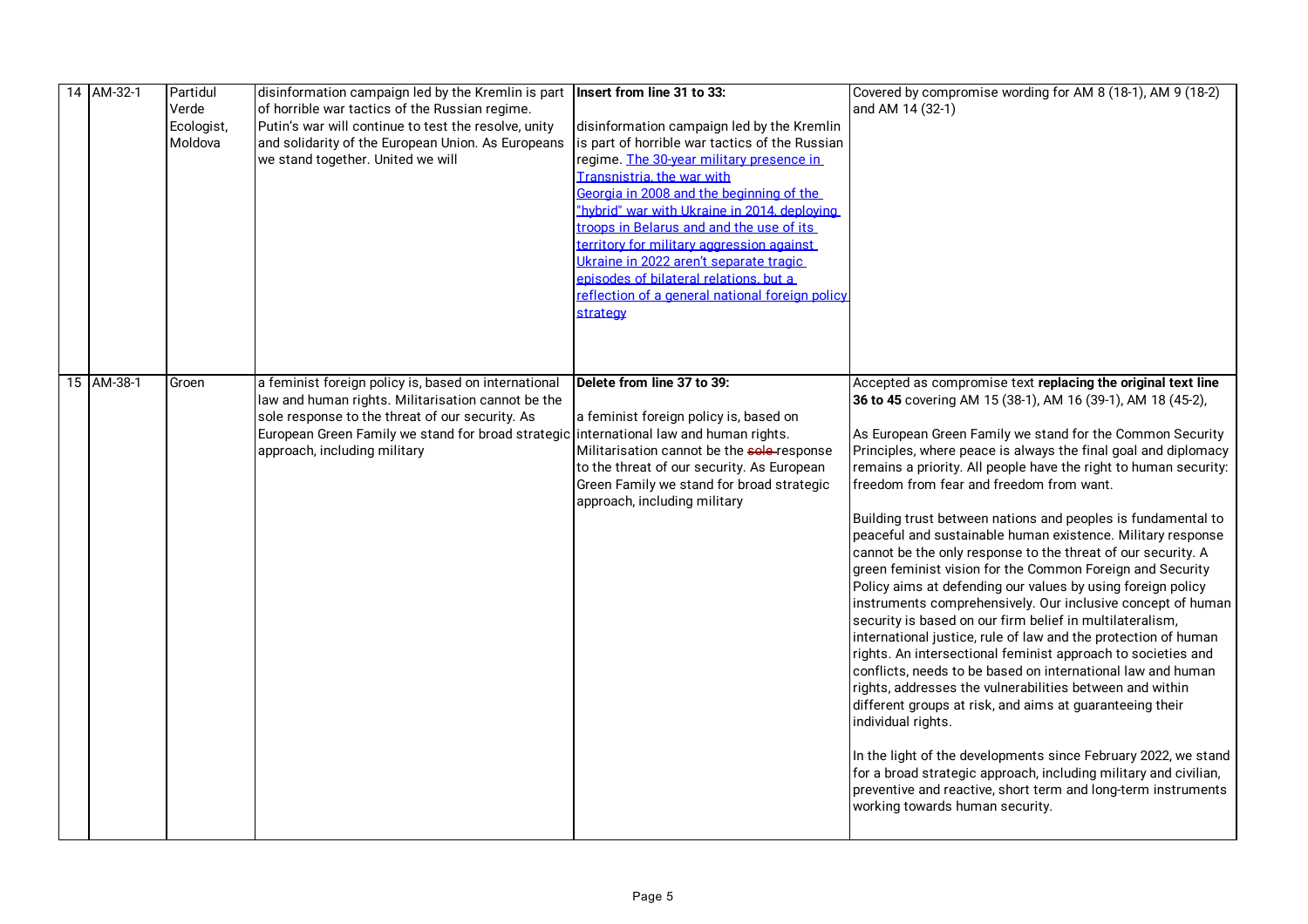|  | 16 AM-39-1 | Partido     | Militarisation cannot be the sole response to the     | From line 38 to 43:                             | <b>VOTE</b>                                                      |
|--|------------|-------------|-------------------------------------------------------|-------------------------------------------------|------------------------------------------------------------------|
|  |            | Ecologista  | threat of our security. As European Green Family we   |                                                 |                                                                  |
|  |            | Os Verdes   | stand for broad strategic approach, including         | Militarisation cannot be the sole response      |                                                                  |
|  |            |             | military and civilian, preventive and reactive, short | to the threat of our security. As European      |                                                                  |
|  |            |             | term and long-term instruments working towards        | Green Family we stand for broad strategie-      |                                                                  |
|  |            |             | human security. A Green Common Foreign and            | approach, including military and civilian,      |                                                                  |
|  |            |             | Security Policy aims at defending our values by       | preventive and reactive, short term and long-   |                                                                  |
|  |            |             | using foreign policy instruments comprehensively.     | term instruments working towards human-         |                                                                  |
|  |            |             | Our inclusive concept of human security is based      | security. A Green Common Foreign and            |                                                                  |
|  |            |             | on our firm belief in                                 | Security Policy aims at defending our values    |                                                                  |
|  |            |             |                                                       | by using foreign policy instruments-            |                                                                  |
|  |            |             |                                                       | comprehensively.PEACE. Our roots of             |                                                                  |
|  |            |             |                                                       | pacifism and non-violence makes us seek         |                                                                  |
|  |            |             |                                                       | for Peace above all.                            |                                                                  |
|  |            |             |                                                       | Every nation, every government, every effort    |                                                                  |
|  |            |             |                                                       | must deeply explore the road to Peace.          |                                                                  |
|  |            |             |                                                       | Thus, we should all endeavor for arms' trade    |                                                                  |
|  |            |             |                                                       | reduction and for abolition of nuclear          |                                                                  |
|  |            |             |                                                       | weapons, as well as other weapons of mass       |                                                                  |
|  |            |             |                                                       | destruction.                                    |                                                                  |
|  |            |             |                                                       | Our inclusive concept of human security is      |                                                                  |
|  |            |             |                                                       | based on our firm belief in                     |                                                                  |
|  |            |             |                                                       |                                                 |                                                                  |
|  |            |             |                                                       |                                                 |                                                                  |
|  |            |             |                                                       |                                                 |                                                                  |
|  |            |             |                                                       |                                                 |                                                                  |
|  |            |             |                                                       |                                                 |                                                                  |
|  |            |             |                                                       |                                                 |                                                                  |
|  |            |             |                                                       |                                                 |                                                                  |
|  | 17 AM-45-1 | Cyprus      | multilateralism, international justice, rule of law   | Insert from line 44 to 45:                      | Accepted as amended                                              |
|  |            | Greens -    | and the protection of human rights.                   |                                                 |                                                                  |
|  |            | Citizens    |                                                       | multilateralism, international justice, rule of | We firmly believe that these values shall be implemented in      |
|  |            | Cooperation |                                                       | law and the protection of human rights. We      | any case of disputes between countries.                          |
|  |            |             |                                                       | firmly believe that these values shall be       |                                                                  |
|  |            |             |                                                       | implemented in any case of disputes             | If not mandated by the United Nations, we reject the use or the  |
|  |            |             |                                                       | between countries.                              | threat of using military power or intervention by any country on |
|  |            |             |                                                       | We reject the use or the threat of using        | another sovereign state and the military occupation of a         |
|  |            |             |                                                       | military power or intervention by any country   | sovereign state.                                                 |
|  |            |             |                                                       | on another sovereign state and the military     |                                                                  |
|  |            |             |                                                       | occupation of a sovereign state.                |                                                                  |
|  |            |             |                                                       |                                                 |                                                                  |
|  |            |             |                                                       |                                                 |                                                                  |
|  |            |             |                                                       |                                                 |                                                                  |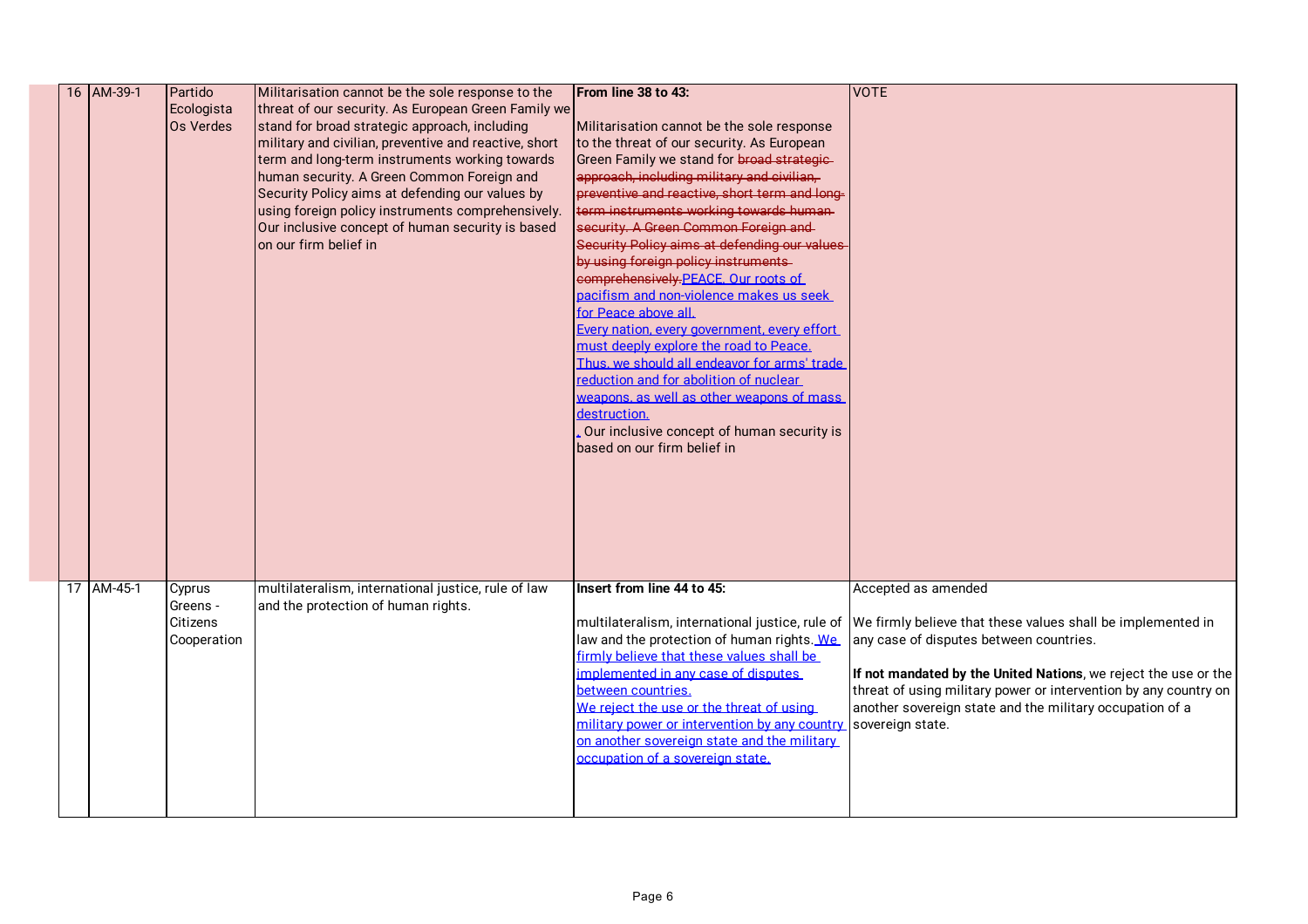|  | 18 AM-45-2 | Vihreät - De | multilateralism, international justice, rule of law                                                  | Insert from line 44 to 45:                      | Accepted as compromise text replacing the original text line |
|--|------------|--------------|------------------------------------------------------------------------------------------------------|-------------------------------------------------|--------------------------------------------------------------|
|  |            | Gröna        | and the protection of human rights.                                                                  |                                                 | 36 to 45 covering AM 15 (38-1), AM 16 (39-1), AM 18 (45-2),  |
|  |            |              |                                                                                                      | multilateralism, international justice, rule of |                                                              |
|  |            |              |                                                                                                      | law and the protection of human rights. With    |                                                              |
|  |            |              |                                                                                                      | a feminist foreign policy we mean acting as     |                                                              |
|  |            |              |                                                                                                      | a negotiator for peace and preventing           |                                                              |
|  |            |              |                                                                                                      | climate change, being a vanguard and an         |                                                              |
|  |            |              |                                                                                                      | example in the world. Women and children        |                                                              |
|  |            |              |                                                                                                      | suffer the worst consequences of war and        |                                                              |
|  |            |              |                                                                                                      | crises, however, women are largely absent       |                                                              |
|  |            |              |                                                                                                      | from the negotiating tables when peace is       |                                                              |
|  |            |              |                                                                                                      | brokered.                                       |                                                              |
|  |            |              |                                                                                                      | The safeguarding of education, health care      |                                                              |
|  |            |              |                                                                                                      | and sexual and reproductive rights of girls     |                                                              |
|  |            |              |                                                                                                      | strengthens the position of women and is        |                                                              |
|  |            |              |                                                                                                      | thus at the core of a feminist foreign policy.  |                                                              |
|  |            |              |                                                                                                      | alongside the struggle to slow down and         |                                                              |
|  |            |              |                                                                                                      | mitigate climate change.                        |                                                              |
|  |            |              |                                                                                                      |                                                 |                                                              |
|  |            |              |                                                                                                      |                                                 |                                                              |
|  |            |              |                                                                                                      |                                                 |                                                              |
|  | 19 AM-45-3 | Partidul     |                                                                                                      | Insert from line 44 to 45:                      | Withdrawn                                                    |
|  |            | Verde        |                                                                                                      | multilateralism, international justice, rule of |                                                              |
|  |            | Ecologist,   |                                                                                                      | law and the protection of human rights. In      |                                                              |
|  |            | Moldova      |                                                                                                      | order to insure sustainable peace and           |                                                              |
|  |            |              |                                                                                                      | development not only in Ukraine, but in the     |                                                              |
|  |            |              |                                                                                                      | entire region, the future of the territories    |                                                              |
|  |            |              |                                                                                                      | seized from Moldova and Georgia should          |                                                              |
|  |            |              |                                                                                                      | become subject of the future peace              |                                                              |
|  |            |              |                                                                                                      | negotiations, along with the issues of          |                                                              |
|  |            |              |                                                                                                      | Crimea and Donbas.                              |                                                              |
|  |            |              |                                                                                                      |                                                 |                                                              |
|  | 20 AM-52-1 | Partido      | strengthen energy saving - prioritizing a truly green,                                               | Insert from line 51 to 54:                      | Accepted                                                     |
|  |            | Ecologista   | socially just transition for all, in Europe and                                                      |                                                 |                                                              |
|  |            | Os Verdes    | globally. This includes renewables are our only long-strengthen energy saving - prioritizing a truly |                                                 |                                                              |
|  |            |              | term safe, clean and sustainable source of energy:                                                   | green, socially just transition for all, in     |                                                              |
|  |            |              | They are our path towards a more peaceful world.                                                     | Europe and globally. This includes the notion   |                                                              |
|  |            |              |                                                                                                      | that renewables are our only long-term safe,    |                                                              |
|  |            |              |                                                                                                      | clean and sustainable source of energy:         |                                                              |
|  |            |              |                                                                                                      | They are our path towards a more                |                                                              |
|  |            |              |                                                                                                      | sustainable, just and peaceful world.           |                                                              |
|  |            |              |                                                                                                      |                                                 |                                                              |
|  |            |              |                                                                                                      |                                                 |                                                              |
|  |            |              |                                                                                                      |                                                 |                                                              |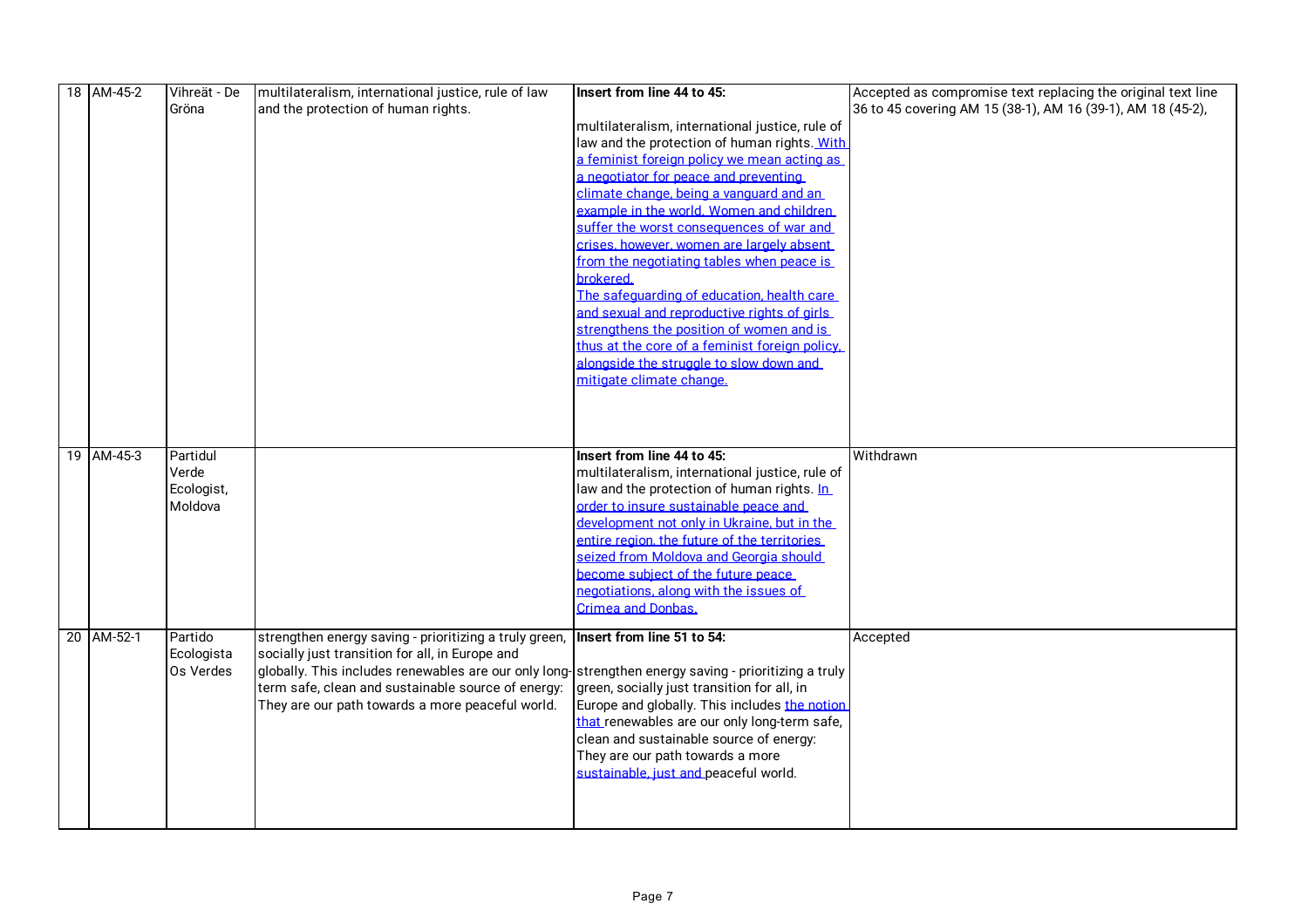| 21 AM-61-1 | Bündnis | biodiversity policy is now more necessary than ever Insert from line 60 to 61: |                                                                       | Accepted as amended as compromise wording for AM 21 (61-           |
|------------|---------|--------------------------------------------------------------------------------|-----------------------------------------------------------------------|--------------------------------------------------------------------|
|            | 90/Die  | given the significant effect on food production and                            |                                                                       | 1), AM 22 (61-2), and AM 33 (74-4):                                |
|            | Grünen  | exports from Ukraine, resulting from the invasion.                             | biodiversity policy is now more necessary                             |                                                                    |
|            |         |                                                                                | than ever given the significant effect on food Include after line 61: |                                                                    |
|            |         |                                                                                | production and exports from Ukraine,                                  | "Russia's war massively threatens the food situation across        |
|            |         |                                                                                | resulting from the invasion. Russia's war                             | the globe, particularly hitting vulnerable countries in the Global |
|            |         |                                                                                | massively threatens the food situation                                | South. The blocking of the exports of cereals, sunflower seed      |
|            |         |                                                                                | across the globe particularly hitting                                 | oil and other Ukrainian products, as well as the destruction of    |
|            |         |                                                                                | vulnerable countries in the Global South. We                          | farmers' fields, machinery and infrastructure, is going to afflict |
|            |         |                                                                                | as European Greens are dedicated towards                              | all those countries who rely on that agricultural produce, thus    |
|            |         |                                                                                | ending hunger world wide and thus call for                            | generating a second humanitarian crisis."                          |
|            |         |                                                                                | an immediate increase in funding of the                               |                                                                    |
|            |         |                                                                                | WFP, as well as humanitarian help and the                             |                                                                    |
|            |         |                                                                                | end of speculations on food. We work                                  |                                                                    |
|            |         |                                                                                | towards long term sustainable and resilient                           |                                                                    |
|            |         |                                                                                | agricultural systems across the world based                           |                                                                    |
|            |         |                                                                                | on the principles of agarecology and                                  |                                                                    |
|            |         |                                                                                | supporting small-scale farmers.                                       |                                                                    |
|            |         |                                                                                |                                                                       |                                                                    |
|            |         |                                                                                |                                                                       |                                                                    |
|            |         |                                                                                |                                                                       |                                                                    |
|            |         |                                                                                |                                                                       |                                                                    |
|            |         |                                                                                |                                                                       |                                                                    |
|            |         |                                                                                |                                                                       |                                                                    |
|            |         |                                                                                |                                                                       |                                                                    |
|            |         |                                                                                |                                                                       |                                                                    |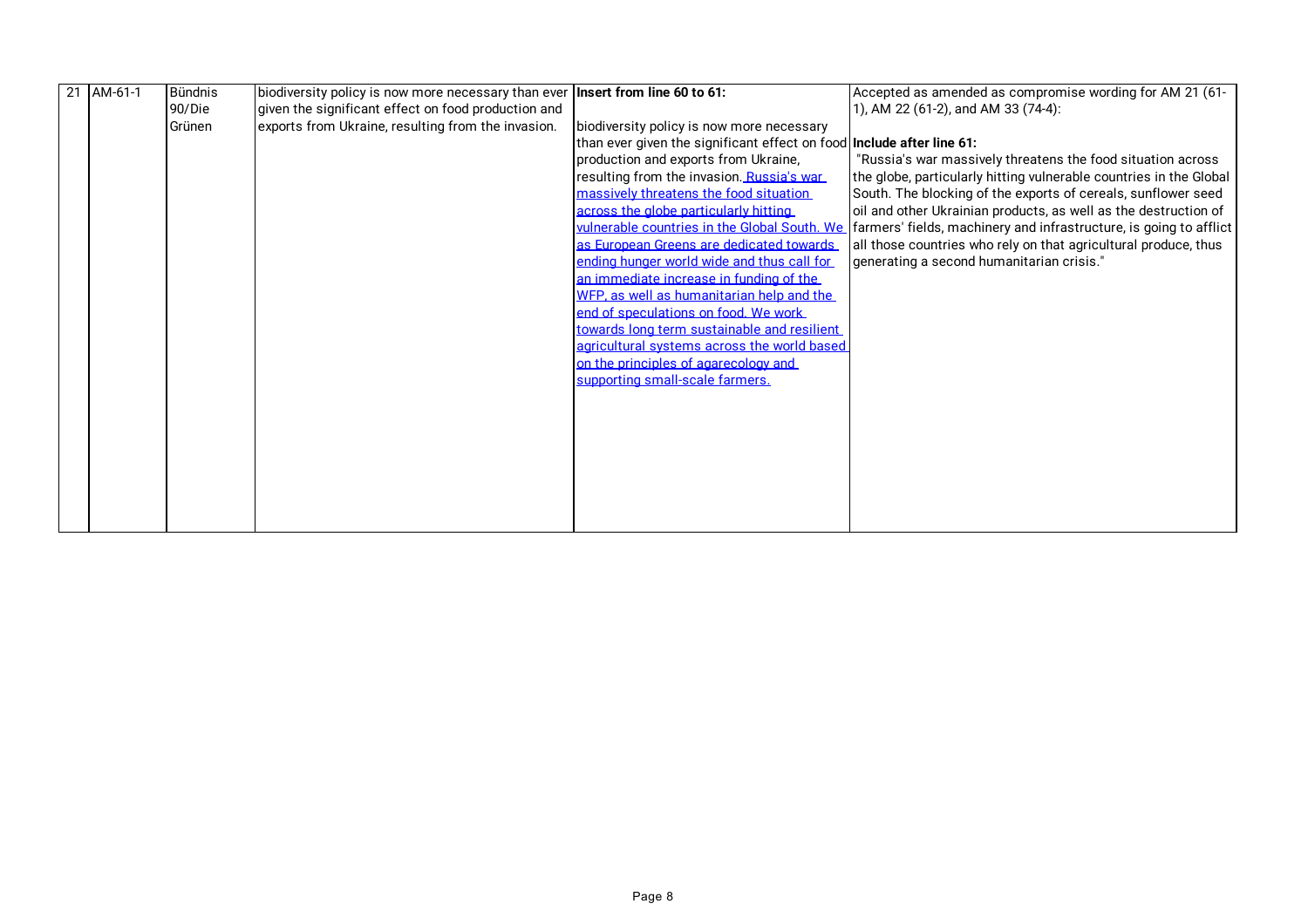| 22 AM-61-2 |           | Europa Verde biodiversity policy is now more necessary than ever   Insert from line 60 to 61: |                                                | Covered by compromise wording for AM 21 (61-1), AM 22 (61- |
|------------|-----------|-----------------------------------------------------------------------------------------------|------------------------------------------------|------------------------------------------------------------|
|            | - Verdi   | given the significant effect on food production and                                           |                                                | 2), and AM 33 (74-4)                                       |
|            |           | exports from Ukraine, resulting from the invasion.                                            | biodiversity policy is now more necessary      |                                                            |
|            |           |                                                                                               | than ever given the significant effect on food |                                                            |
|            |           |                                                                                               | production and exports from Ukraine,           |                                                            |
|            |           |                                                                                               | resulting from the invasion.                   |                                                            |
|            |           |                                                                                               |                                                |                                                            |
|            |           |                                                                                               | Furthermore, we feel the urgency to address    |                                                            |
|            |           |                                                                                               | the upcoming food crisis that is going to      |                                                            |
|            |           |                                                                                               | afflict all those countries who rely on food   |                                                            |
|            |           |                                                                                               | exports from both Russia and Ukraine. If not   |                                                            |
|            |           |                                                                                               | stemmed promptly, a shortage in supply of      |                                                            |
|            |           |                                                                                               | wheat and maize could end up in being          |                                                            |
|            |           |                                                                                               | catastrophic and generate a second             |                                                            |
|            |           |                                                                                               | humanitarian crisis. For that reason, we       |                                                            |
|            |           |                                                                                               | want to act in solidarity with all those       |                                                            |
|            |           |                                                                                               | countries exposed and particularly affected    |                                                            |
|            |           |                                                                                               | by this risk - in Africa and beyond - and      |                                                            |
|            |           |                                                                                               | commit ourselves to provide them concrete      |                                                            |
|            |           |                                                                                               | support, while shaping a more accessible       |                                                            |
|            |           |                                                                                               | and resilient food system at the global        |                                                            |
|            |           |                                                                                               | scale.                                         |                                                            |
|            |           |                                                                                               |                                                |                                                            |
|            |           |                                                                                               |                                                |                                                            |
|            |           |                                                                                               |                                                |                                                            |
| 23 AM-62-1 | EGP       | As of today, 6.5 million Ukrainian residents have                                             | From line 62 to 64:                            | Accepted                                                   |
|            | Committee | been internally displaced and more than 4 million                                             |                                                |                                                            |
|            |           | have fled the country                                                                         | As of today, 6.5an estimate of 8 million       |                                                            |
|            |           | due to the war. The willingness of all European                                               | Ukrainian residents have been internally       |                                                            |
|            |           | Member States, but especially those bordering                                                 | displaced and more than                        |                                                            |
|            |           | Ukraine, to shelter those                                                                     |                                                |                                                            |
|            |           |                                                                                               | 6.6                                            |                                                            |
|            |           |                                                                                               | million have fled the country                  |                                                            |
|            |           |                                                                                               | due to the war. The willingness of all         |                                                            |
|            |           |                                                                                               | European Member States, but especially         |                                                            |
|            |           |                                                                                               | those bordering Ukraine, to shelter those      |                                                            |
|            |           |                                                                                               |                                                |                                                            |
|            |           |                                                                                               |                                                |                                                            |
|            |           |                                                                                               |                                                |                                                            |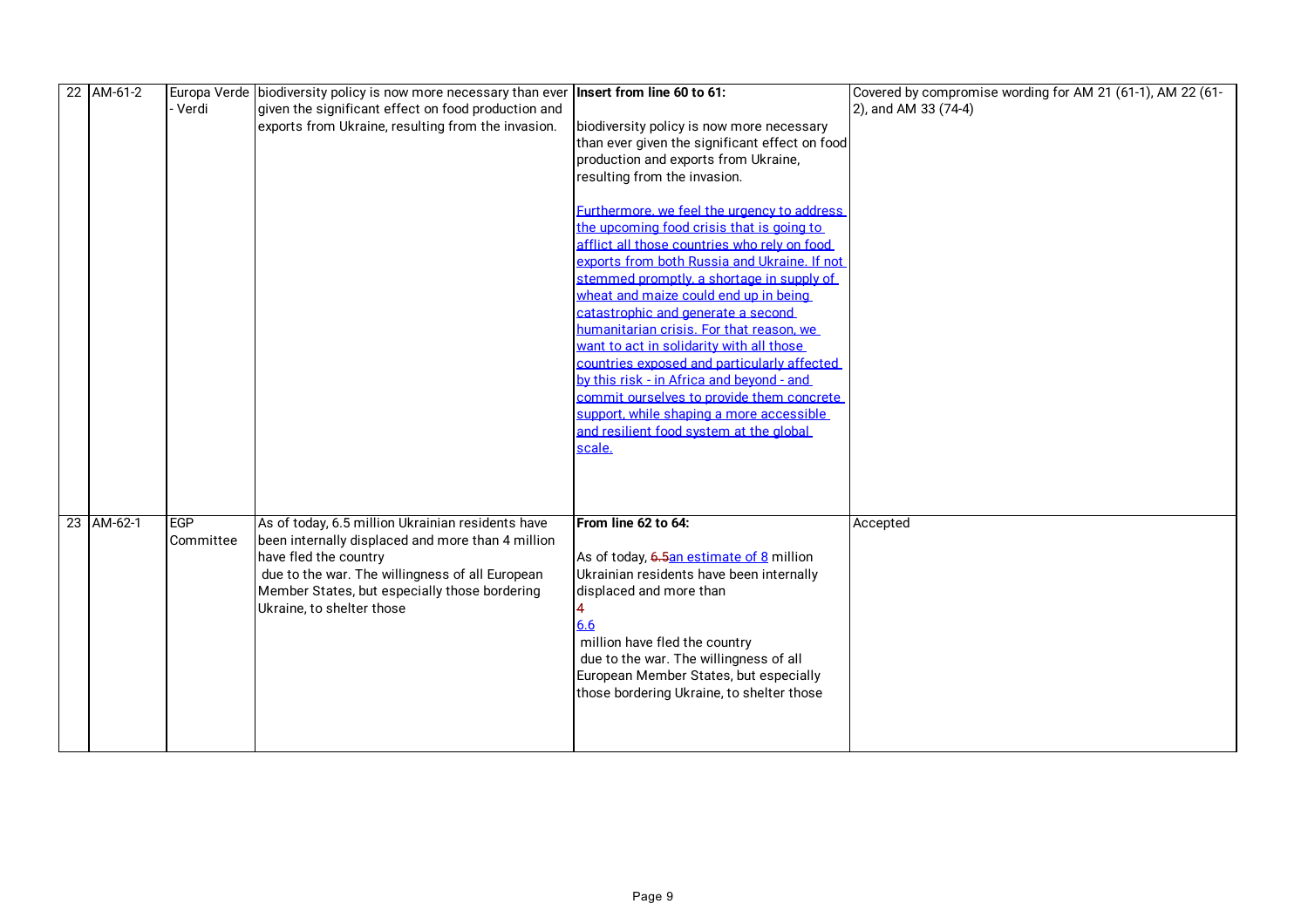|  | 24 AM-64-1 | EGP<br>Committee                                     | more than 4 million have fled the country<br>due to the war. The willingness of all European<br>Member States, but especially those bordering<br>Ukraine, to shelter those in need has been<br>unprecedented. As European Greens we stand in<br>solidarity with | Insert from line 63 to 65:<br>more than 4 million have fled the country<br>due to the war. The willingness of all<br>European Member States, but especially<br>those bordering Ukraine, and Moldova to<br>shelter those in need has been<br>unprecedented. As European Greens we<br>stand in solidarity with | Accepted as amended:<br>The willingness of Moldova and all EU Member States,<br>especially those bordering Ukraine, to shelter those in need<br>has been unprecedented.                         |
|--|------------|------------------------------------------------------|-----------------------------------------------------------------------------------------------------------------------------------------------------------------------------------------------------------------------------------------------------------------|--------------------------------------------------------------------------------------------------------------------------------------------------------------------------------------------------------------------------------------------------------------------------------------------------------------|-------------------------------------------------------------------------------------------------------------------------------------------------------------------------------------------------|
|  | 25 AM-68-1 | Cyprus<br>Greens -<br><b>Citizens</b><br>Cooperation | Therefore, we, the European Green Party, firmly<br>condemn all human rights violations and call for<br>the following steps as essential in reducing<br>Russia's capability to continue its aggression<br>against Ukraine:                                       | From line 67 to 69:<br>Therefore, we, the European Green Party,<br>firmly condemn all human rights violations<br>and call for the following steps as essential<br>in reducing Russia's Putin's regime<br>capability to continue its aggression against<br><b>Ukraine:</b>                                    | Accepted                                                                                                                                                                                        |
|  | 26 AM-69-1 | <b>SMS Zeleni</b><br>Evrope                          | violations and call for the following steps as<br>essential in reducing Russia's capability to<br>continue its aggression against Ukraine:                                                                                                                      | Insert from line 68 to 69:<br>violations and call for the following steps as<br>essential in reducing Russia's capability to<br>continue its aggression against Ukraine and<br>call for help in rebuilding Ukraine:                                                                                          | Accepted                                                                                                                                                                                        |
|  | 27 AM-69-2 | Partido<br>Ecologista<br>Os Verdes                   | capability to continue its aggression against<br>Ukraine:                                                                                                                                                                                                       | Insert after line 69:<br>Peace must be the main goal.                                                                                                                                                                                                                                                        | Accepted as amended (in line 67):<br>Therefore, we, the European Green Party, having peace as our<br>main goal, firmly condemn all human rights violatioins and call<br>for the following steps |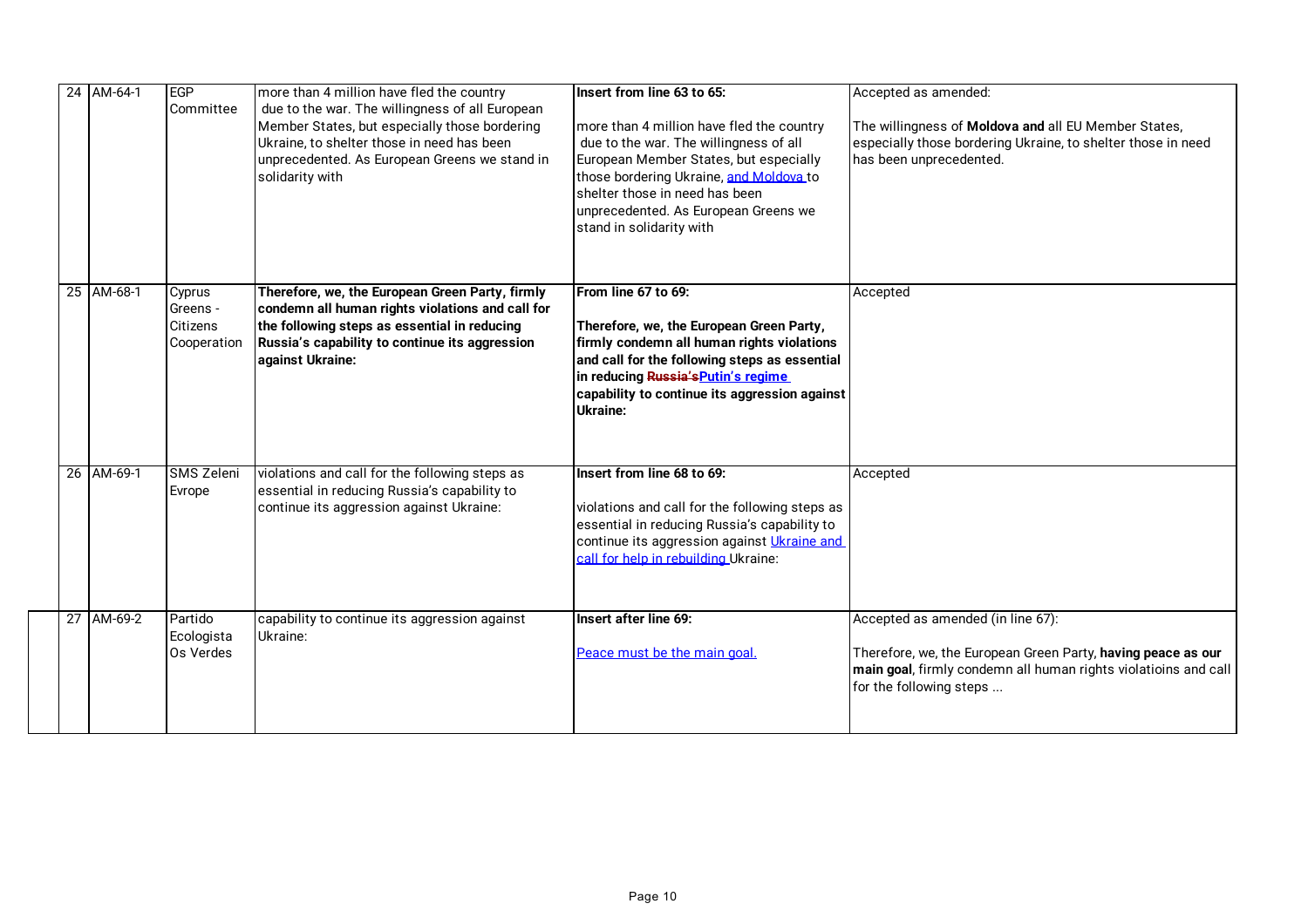|  | 28 AM-69-3 | Groen                 | capability to continue its aggression against<br>Ukraine:                                                                                                                                                                                             | Insert after line 69:<br><b>EU Member States should support bilateral</b><br>and multilateral initiatives to come to an<br>immediate cease-fire, by using all possible<br>diplomatic and political means to promote<br>negotiations leading towards a peaceful<br>solution of the conflict                                                                             | Accepted as amended as compromised text of AM 28 (69-3)<br>and AM 45 (74-17) - (take out line 73-74):<br>European countries should use all possible diplomatic and<br>political means, as well as support international initiatives, in<br>order to pressure Russia into unconditionally withdrawing its<br>troops from the internationally recognised territory of Ukraine<br>as well as breakaway regions from other states. We call on<br>the United Nations and the Organization for Security and<br>Cooperation in Europe (OSCE) to redouble their efforts to bring<br>about the end of hostilities. |
|--|------------|-----------------------|-------------------------------------------------------------------------------------------------------------------------------------------------------------------------------------------------------------------------------------------------------|------------------------------------------------------------------------------------------------------------------------------------------------------------------------------------------------------------------------------------------------------------------------------------------------------------------------------------------------------------------------|-----------------------------------------------------------------------------------------------------------------------------------------------------------------------------------------------------------------------------------------------------------------------------------------------------------------------------------------------------------------------------------------------------------------------------------------------------------------------------------------------------------------------------------------------------------------------------------------------------------|
|  | 29 AM-72-1 | Groen                 | sanctions currently in place. As Putin's escalation<br>continues, targeted and hard-hitting sanctions must<br>be brought to bear immediately. While at the same<br>time all actors involved should continue to work on<br>all possible                | Insert from line 71 to 73:<br>sanctions currently in place. As Putin's<br>escalation continues, targeted and hard-<br>hitting sanctions must be brought to bear<br>immediately. Sanctions should effect those<br>in power and have a minimal effect on the<br>Russian people. While at the same time all<br>actors involved should continue to work on<br>all possible | Withdrawn                                                                                                                                                                                                                                                                                                                                                                                                                                                                                                                                                                                                 |
|  | 30 AM-74-2 | Eestimaa<br>Rohelised | efficiency and saving. We call for an embargo on all From line 90 to 92:<br>imports of fossil fuels from Russia as promptly as<br>possible. At the same time, the European Union<br>must work towards a common solidarity<br>mechanism to address the | efficiency and saving. We call for an<br>embargo on all imports of fossil fuels from<br>Russia as promptly as possible immediately<br>and establish the control on market to<br>ensure vital services in EU countries, if<br>necessary. At the same time, the European<br>Union must work towards a common<br>solidarity mechanism to address the                      | Accepted as amended<br>The fossil phase-out and the energy transition must be<br>accelerated at all levels. All efforts must be made to stop<br>Europe's dependence on fossil fuels now: We call for an<br>embargo on all imports of fossil fuels from Russia as soon as<br>it is humanly possible to implement mitigation measures,<br>including consumption reduction.                                                                                                                                                                                                                                  |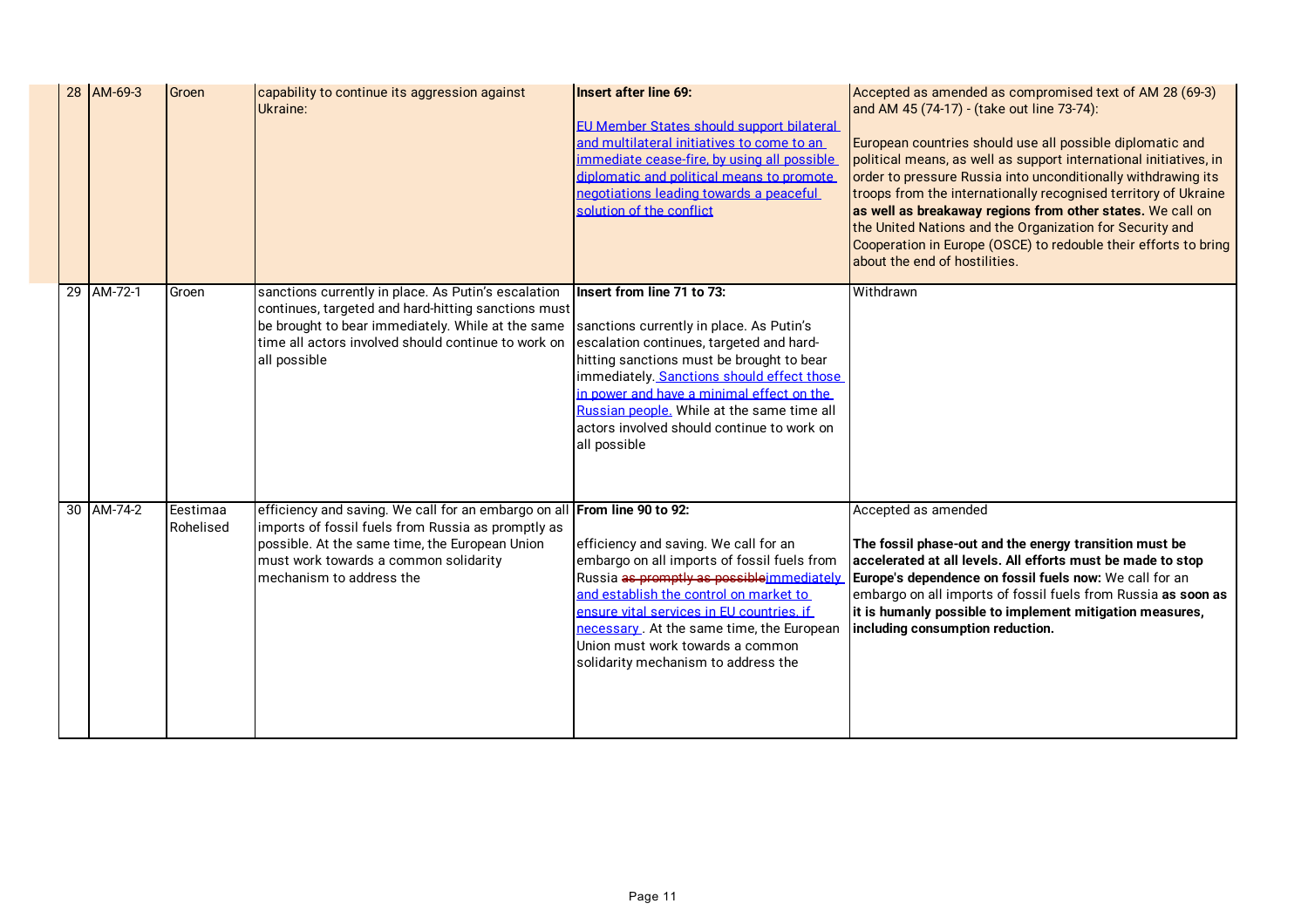| $\overline{31}$ |            | <b>Bündnis</b>    | welcome refugees, while particular attention needs   Insert from line 97 to 98: |                                                                               |                                                                 |
|-----------------|------------|-------------------|---------------------------------------------------------------------------------|-------------------------------------------------------------------------------|-----------------------------------------------------------------|
|                 |            | 90/Die            | to be given to marginalised, especially vulnerable                              |                                                                               |                                                                 |
|                 |            | Grünen            | groups.                                                                         | welcome refugees, while particular attention                                  |                                                                 |
|                 |            |                   |                                                                                 | needs to be given to marginalised, especially                                 |                                                                 |
|                 |            |                   |                                                                                 | vulnerable groups. Women, LGBTIQ*,                                            |                                                                 |
|                 |            |                   |                                                                                 | Romani, BPoCs and disabled people have a                                      |                                                                 |
|                 |            |                   |                                                                                 | right to get shelter without discrimination.                                  |                                                                 |
|                 |            |                   |                                                                                 |                                                                               |                                                                 |
|                 |            |                   |                                                                                 |                                                                               |                                                                 |
|                 |            |                   |                                                                                 |                                                                               |                                                                 |
|                 | 32 AM-74-3 | <b>SMS Zeleni</b> | bloggers and activists in Russia.                                               | Insert after line 109:                                                        | Accepted as amended:                                            |
|                 |            | Evrope            |                                                                                 |                                                                               |                                                                 |
|                 |            |                   |                                                                                 | We especially call on those countries that                                    | We especially call on those countries which have gained         |
|                 |            |                   |                                                                                 | have expressed support for Ukraine and are                                    | surplus profit through (partially) state owned energy           |
|                 |            |                   |                                                                                 | at the same time exporters of oil, gas, food                                  | companies that are profiting from high energy prices to         |
|                 |            |                   |                                                                                 | and raw materials, which have risen in price                                  | redirect those profits to mitigate social impacts of energy     |
|                 |            |                   |                                                                                 | due to the Ukrainian crisis, to donate to                                     | poverty throughout Europe, invest into renewable energy and to  |
|                 |            |                   |                                                                                 | Ukraine's post-war reconstruction all surplus                                 | support Ukraine's post-war reconstruction. In addition, we call |
|                 |            |                   |                                                                                 | profits.                                                                      | on countries to tax surplus profits of private companies and    |
|                 |            |                   |                                                                                 |                                                                               | redirect them to the same causes.                               |
|                 |            |                   |                                                                                 |                                                                               |                                                                 |
|                 | 33 AM-74-4 | GroenLinks        | bloggers and activists in Russia.                                               | Insert after line 109:                                                        | Covered by compromise wording for AM 21 (61-1), AM 22 (61-      |
|                 |            |                   |                                                                                 |                                                                               | 2), and AM 33 (74-4)                                            |
|                 |            |                   |                                                                                 | The European Union and its Member States                                      |                                                                 |
|                 |            |                   |                                                                                 | must counteract the food crisis in countries                                  | Include after line 98:                                          |
|                 |            |                   |                                                                                 | of the Global South that are heavily                                          | 'We as European Greens are dedicated towards ending hunger      |
|                 |            |                   |                                                                                 | dependent on agricultural produce from                                        | worldwide and thus call for an immediate support to all those   |
|                 |            |                   |                                                                                 | Ukraine, given both the blocking of the                                       | vulnerable countries that will be hit by the food crisis        |
|                 |            |                   |                                                                                 | export of cereals, sunflower seed oil and                                     | generated by Russia's war. In addition, we demand an increase   |
|                 |            |                   |                                                                                 | other Ukrainian products through Ukranian                                     | in funding of the WFP, and concrete actions to end              |
|                 |            |                   |                                                                                 | ports by Russia as the destruction of                                         | speculations on food as well as helping Ukraine to export its   |
|                 |            |                   |                                                                                 | farmers' fields, machinery and                                                | agriculture surplus. On a broader perspective, we believe that  |
|                 |            |                   |                                                                                 | infrastructure. In addition to helping Ukraine                                | the EU must work towards the realization of a long term         |
|                 |            |                   |                                                                                 | export its agricultural surplus by land, the EU                               | sustainable and resilient agricultural system across the world  |
|                 |            |                   |                                                                                 | must reduce the consumption of cereals for                                    | by, among other things, converting the land used for the        |
|                 |            |                   |                                                                                 | feed that can also be used as food.<br>Reducing meat factory farming frees up | production of feed to the production of food, and supporting    |
|                 |            |                   |                                                                                 | grains for the most vulnerable.                                               | small-scale farmers."                                           |
|                 |            |                   |                                                                                 |                                                                               |                                                                 |
|                 |            |                   |                                                                                 |                                                                               |                                                                 |
|                 |            |                   |                                                                                 |                                                                               |                                                                 |
|                 |            |                   |                                                                                 |                                                                               |                                                                 |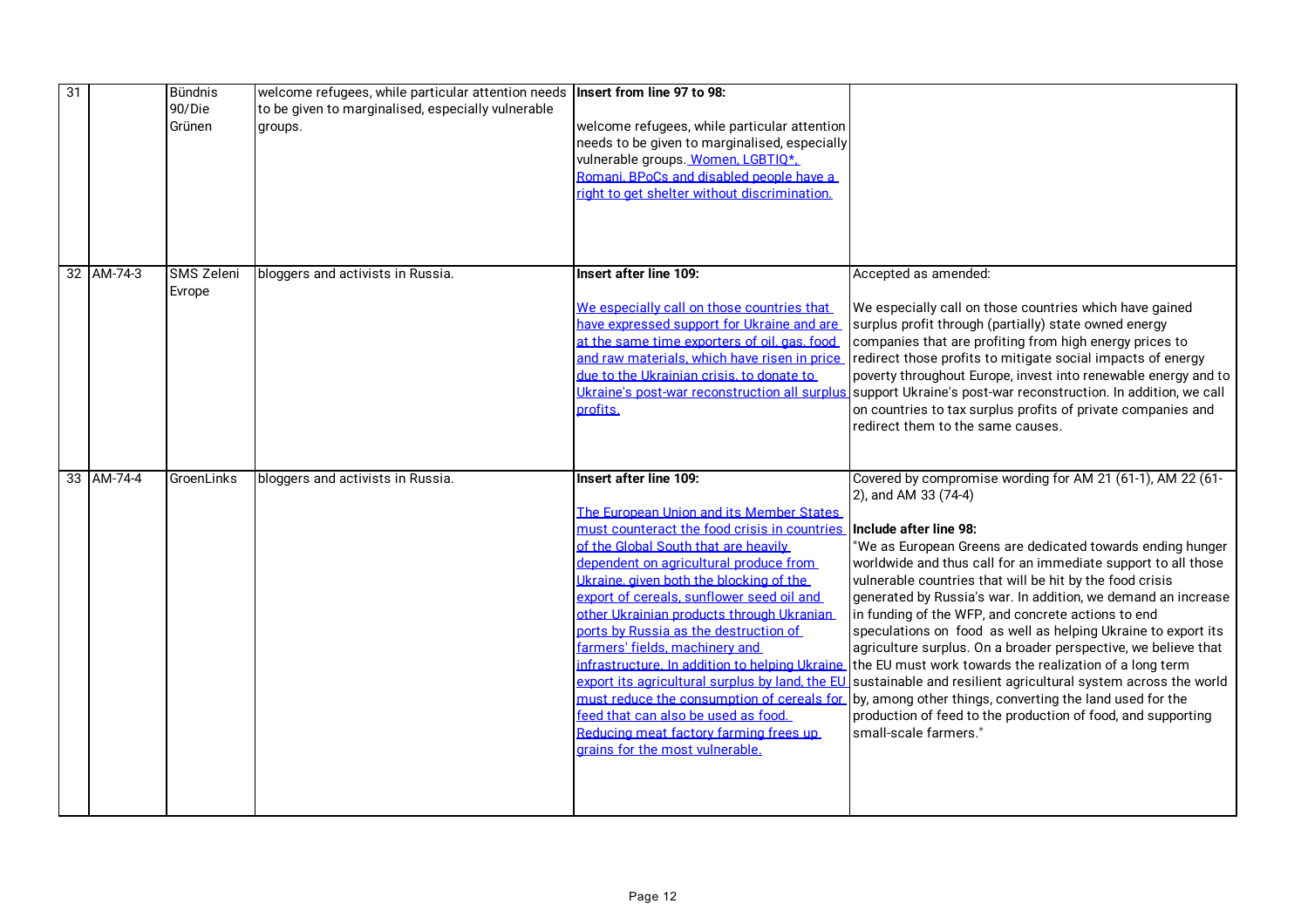|  | 34 AM-74-5 | GroenLinks                         | welcome refugees, while particular attention needs   Insert from line 97 to 98:<br>to be given to marginalised, especially vulnerable<br>groups.                                      | welcome refugees, while particular attention<br>needs to be given to marginalised, especially<br>vulnerable groups, including the<br>economically disadvantaged, racial and<br>ethnic minorities, the uninsured, low-income<br>children, the elderly, the homeless.<br>LGBTOIA+ persons, single mothers and<br>those with chronic health conditions                                                                                                                                                                                                                                                         | Accepted as amended as compromised text of AM 34 (74-5)<br>and AM 36 (74-7):<br>while particular attention needs to be given to marginalised,<br>especially vulnerable groups, such as women, LGBTIQ*,<br>Romani, BPoCs, ethnic minorities and disabled people. They<br>have a right to get shelter without discrimination.                                                                                                                                                                                                                             |
|--|------------|------------------------------------|---------------------------------------------------------------------------------------------------------------------------------------------------------------------------------------|-------------------------------------------------------------------------------------------------------------------------------------------------------------------------------------------------------------------------------------------------------------------------------------------------------------------------------------------------------------------------------------------------------------------------------------------------------------------------------------------------------------------------------------------------------------------------------------------------------------|---------------------------------------------------------------------------------------------------------------------------------------------------------------------------------------------------------------------------------------------------------------------------------------------------------------------------------------------------------------------------------------------------------------------------------------------------------------------------------------------------------------------------------------------------------|
|  | 35 AM-74-6 | Grüne / Les<br>Verts / I<br>Verdi  | Continue to work together and support, financially<br>and otherwise, independent civil society, human<br>rights defenders, lawyers, journalists, bloggers and<br>activists in Russia. | From line 107 to 109:<br>Continue to work together and support.<br>financially and otherwise, independent civil-<br>society, human rights defenders, lawyers,<br>journalists, bloggers and activists in-<br>Russia. Putin's cruel war against the<br>Ukrainian people is also triggering<br>resistance in Russia. Despite severe<br>repression. Russian citizens are protesting<br>against violence and destruction in their<br>sovereign neighbouring country. Cooperation<br>and support for human rights defenders.<br>lawyers, journalists, bloggers and anti-war<br>activists in Russia must continue. | Accepted as amended as compromised text of AM 35 (74-6)<br>and AM 45 (74-17)<br>Putin's cruel war against the Ukrainian people is also<br>triggering resistance in Russia. Despite severe repression,<br>Russian citizens are protesting for a democratic Russia<br>against violence and destruction in their sovereign<br>neighbouring country. We will continue to work together and<br>support, financially and otherwise, human rights defenders,<br>independent civil society, lawyers, journalists, bloggers and<br>anti-war activists in Russia. |
|  | 36 AM-74-7 | <b>Bündnis</b><br>90/Die<br>Grünen | welcome refugees, while particular attention needs<br>to be given to marginalised, especially vulnerable<br>groups.                                                                   | Insert from line 97 to 98:<br>welcome refugees, while particular attention<br>needs to be given to marginalised, especially<br>vulnerable groups. Women. LGBTIO*.<br>Romani. BPoCs and disabled people have a<br>right to get shelter without discrimination.                                                                                                                                                                                                                                                                                                                                               | Covered by compromise wording for AM 34 (74-5) and AM 36<br>$(74-7)$                                                                                                                                                                                                                                                                                                                                                                                                                                                                                    |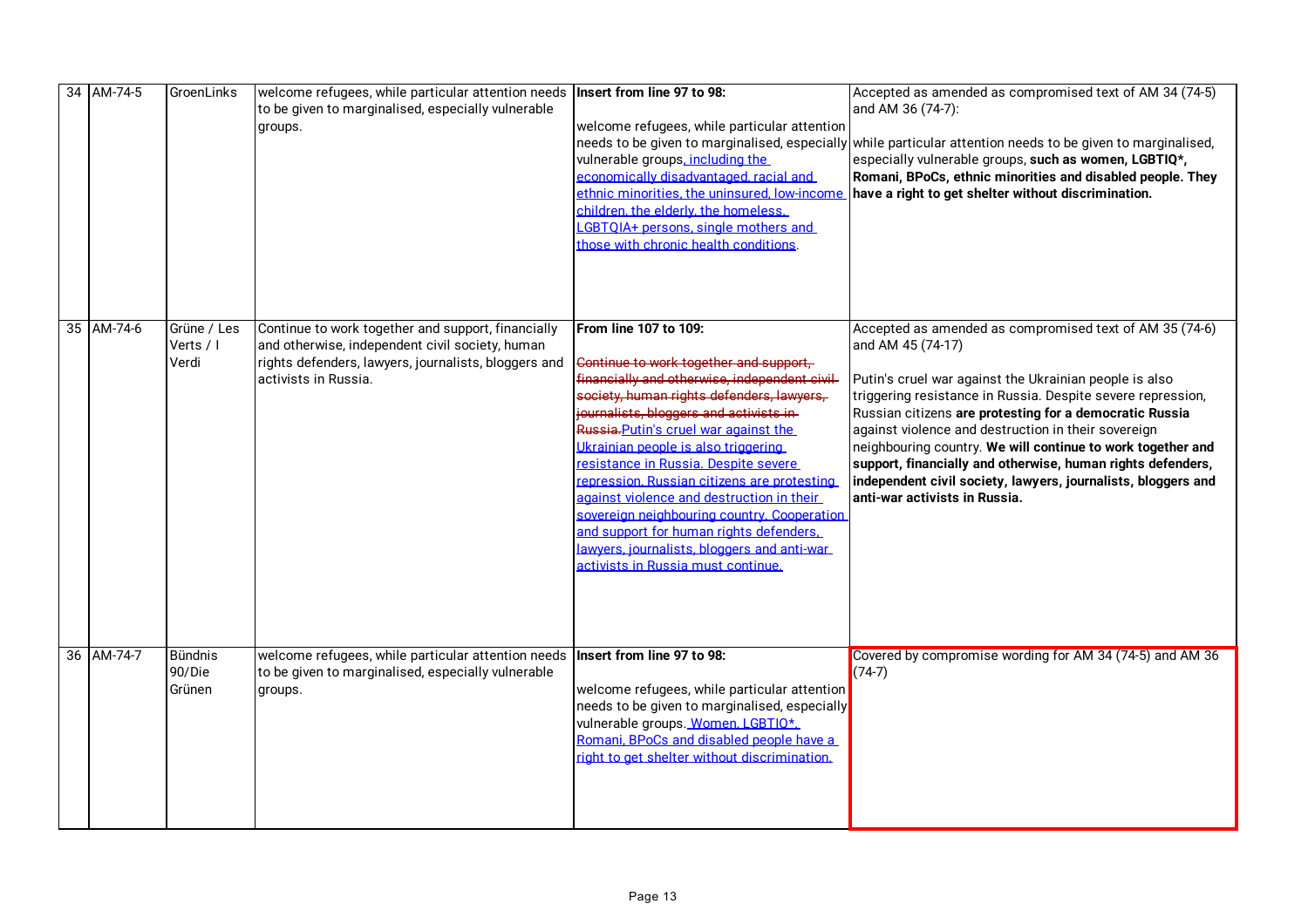| 37 AM-74-8  | Cyprus<br>Greens -<br>Citizens<br>Cooperation | the same time all actors involved should continue<br>to work on all possible diplomatic efforts to end<br>Russian aggression as soon as possible. | From line 73 to 74:<br>the same time all actors involved should<br>continue to work on all possible diplomatic<br>efforts to end Russian Putin's regime<br>aggression as soon as possible.                                                                                                                           | Accepted                                                                                                                                                                                                                                                                                                                                                                                                              |
|-------------|-----------------------------------------------|---------------------------------------------------------------------------------------------------------------------------------------------------|----------------------------------------------------------------------------------------------------------------------------------------------------------------------------------------------------------------------------------------------------------------------------------------------------------------------|-----------------------------------------------------------------------------------------------------------------------------------------------------------------------------------------------------------------------------------------------------------------------------------------------------------------------------------------------------------------------------------------------------------------------|
| 38 AM-74-10 | Europe<br>Ecologie -<br>Les Verts             | bloggers and activists in Russia.                                                                                                                 | Insert after line 109:<br>Combat disinformation and undue influence<br>exercised by the Kremlin across the EU by<br>strengthening the independence of<br>journalism, the appropriate regulation of<br>social media, and the transparency of<br>political finance and lobbying activities in<br><b>Member States.</b> | Accepted as compromise wording of AM 38 (74-10) and AM 42<br>$(74-14)$ :<br>Combat disinformation, undue influence and cyber attacks<br>sponsored by the Kremlin across the EU by taking all possible<br>measures, including by strengthening the independence of<br>journalism, the appropriate regulation of social media and the<br>transparency of political finance and lobbying activities in<br>Member States. |
| 39 AM-74-11 | Europe<br>Ecologie -<br>Les Verts             | faceteddimensions. This surely involves the<br>necessary financial support for the reconstruction<br>of Ukrainian infrastructure and war damages. | Insert from line 85 to 86:<br>faceteddimensions. This surely involves the<br>necessary financial support for the<br>reconstruction of Ukrainian infrastructure<br>and war damages, as well as for victim<br>assistance and environmental remediation.                                                                | Accepted                                                                                                                                                                                                                                                                                                                                                                                                              |
| 40 AM-74-12 | Groen                                         | welcome refugees, while particular attention needs<br>to be given to marginalised, especially vulnerable<br>groups.                               | Insert from line 97 to 98:<br>needs to be given to marginalised, especially hospitality towards all war refugees.<br>vulnerable groups. We expect from EU-<br>countries to show the same hospitality<br>towards all war refugees.                                                                                    | Accepted as amended<br>welcome refugees, while particular attention We expect from European countries to show the same                                                                                                                                                                                                                                                                                                |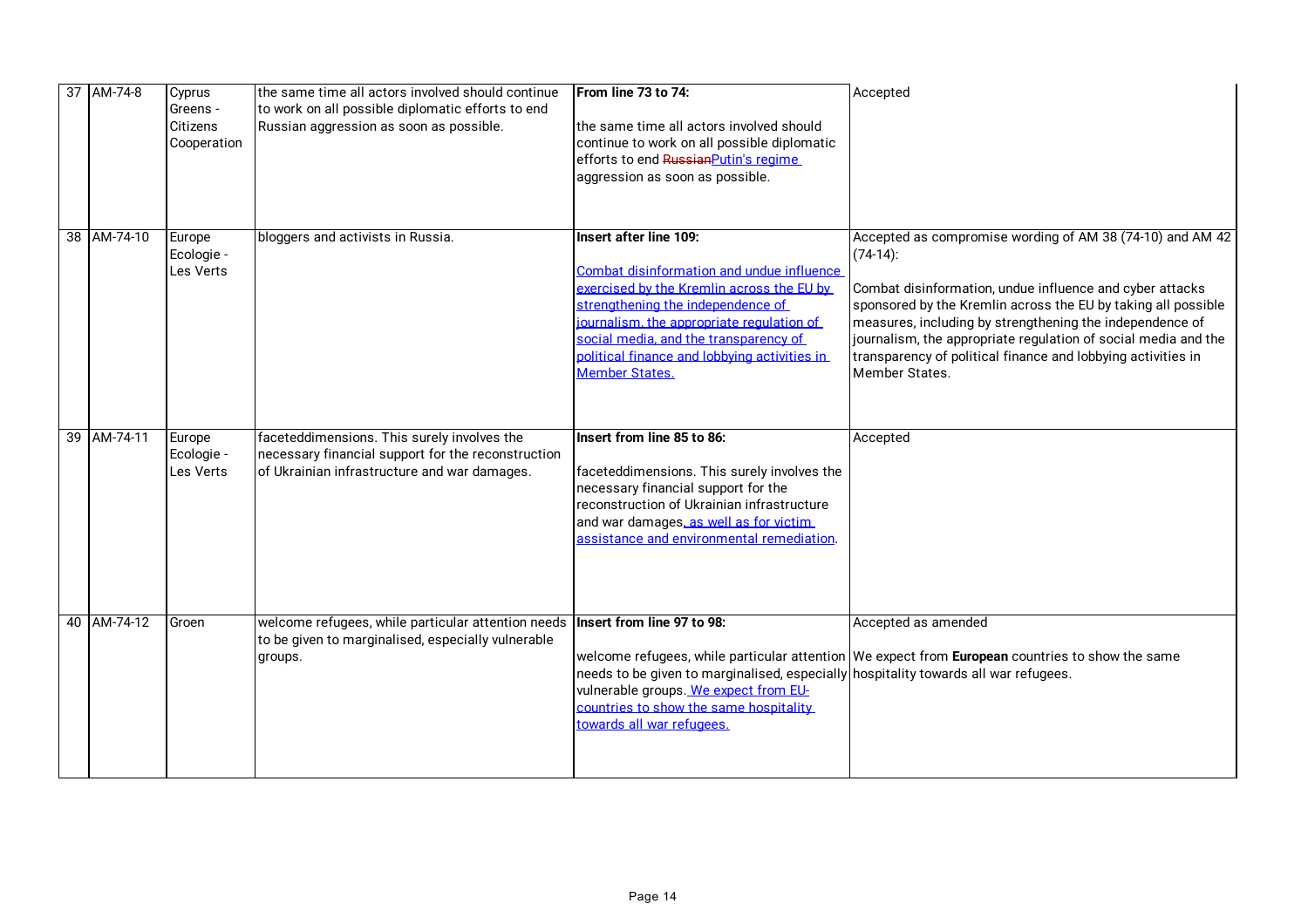| AM-74-13    | Groen | Continue to work together and support, financially<br>and otherwise, independent civil society, human<br>rights defenders, lawyers, journalists, | Insert from line 107 to 108:<br>Continue to work together and support,<br>financially and otherwise, among others.<br>independent civil society, human rights<br>defenders, lawyers, journalists, | Withdrawn                                                              |
|-------------|-------|--------------------------------------------------------------------------------------------------------------------------------------------------|---------------------------------------------------------------------------------------------------------------------------------------------------------------------------------------------------|------------------------------------------------------------------------|
| 42 AM-74-14 | Groen | bloggers and activists in Russia.                                                                                                                | Insert after line 109:<br>The European Union and its Member States<br>should take all possible measures against<br>Russian cyber attacks and the spread of<br>fake news.                          | Covered by compromise wording for AM 38 (74-10) and AM 42<br>$(74-14)$ |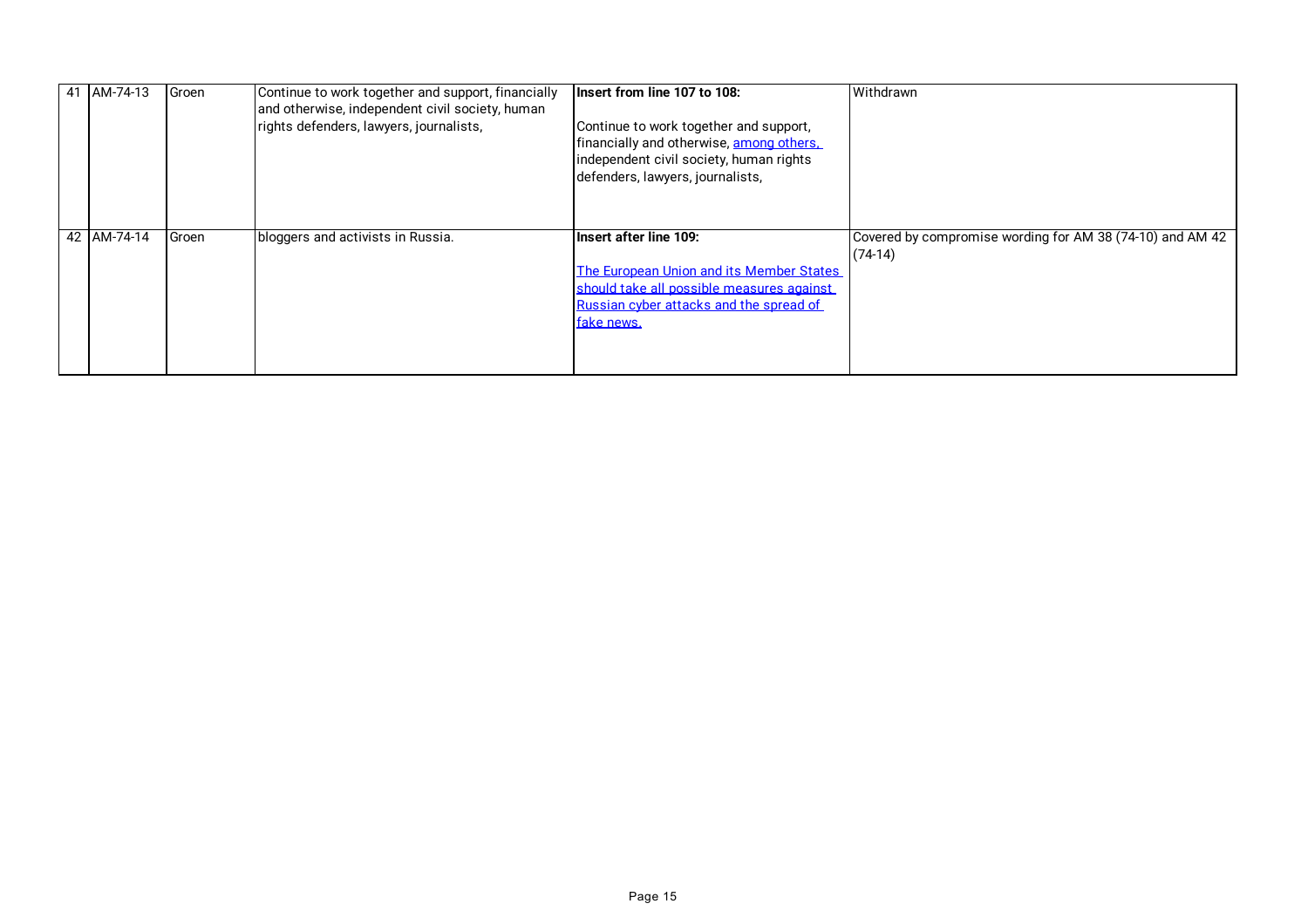| 43 AM-74-15 | Groen               | bloggers and activists in Russia. | Insert after line 109:                         | Covered by compromise wording for AM 18 (45-2) and AM 43 |
|-------------|---------------------|-----------------------------------|------------------------------------------------|----------------------------------------------------------|
|             |                     |                                   |                                                | $(74-15)$                                                |
|             |                     |                                   | As greens we stand for the Common              |                                                          |
|             |                     |                                   | Security Principles: All people have the right |                                                          |
|             |                     |                                   | to human security: freedom from fear and       |                                                          |
|             |                     |                                   | freedom from want.                             |                                                          |
|             |                     |                                   | Building trust between nations and peoples     |                                                          |
|             |                     |                                   | is fundamental to peaceful and sustainable     |                                                          |
|             |                     |                                   | human existence.                               |                                                          |
|             |                     |                                   | There can be no common security without        |                                                          |
|             |                     |                                   | nuclear disarmament, strong limitations on     |                                                          |
|             |                     |                                   | conventional weapons and a halt to the         |                                                          |
|             |                     |                                   | buildup of military expenses.                  |                                                          |
|             |                     |                                   | Global and regional cooperation.               |                                                          |
|             |                     |                                   | multilateralism and the rule of law are        |                                                          |
|             |                     |                                   | crucial to tackling many of the world's        |                                                          |
|             |                     |                                   | challenges.                                    |                                                          |
|             |                     |                                   | Dialogue, conflict prevention and confidence-  |                                                          |
|             |                     |                                   | building measures must replace aggression      |                                                          |
|             |                     |                                   | and military force as a means of resolving     |                                                          |
|             |                     |                                   | disputes.                                      |                                                          |
|             |                     |                                   | Better regulation, international law and       |                                                          |
|             |                     |                                   | responsible governance also need to be         |                                                          |
|             |                     |                                   | extended to cover new military technologies.   |                                                          |
|             |                     |                                   | such as in the realms of cyberspace, outer     |                                                          |
|             |                     |                                   | space and "artificial intelligence"            |                                                          |
|             |                     |                                   |                                                |                                                          |
|             |                     |                                   |                                                |                                                          |
|             |                     |                                   |                                                |                                                          |
| 44 AM-74-16 | Sakartvelo's        | bloggers and activists in Russia. | <b>Insert after line 109:</b>                  | Accepted                                                 |
|             | mtsvaneta           |                                   |                                                |                                                          |
|             | partia /            |                                   | Support Ukraine to be granted EU candidate     |                                                          |
|             | Georgian            |                                   | status. Also support Georgia and Moldova to    |                                                          |
|             | <b>Greens Party</b> |                                   | be granted EU candidate status.                |                                                          |
|             |                     |                                   |                                                |                                                          |
|             |                     |                                   |                                                |                                                          |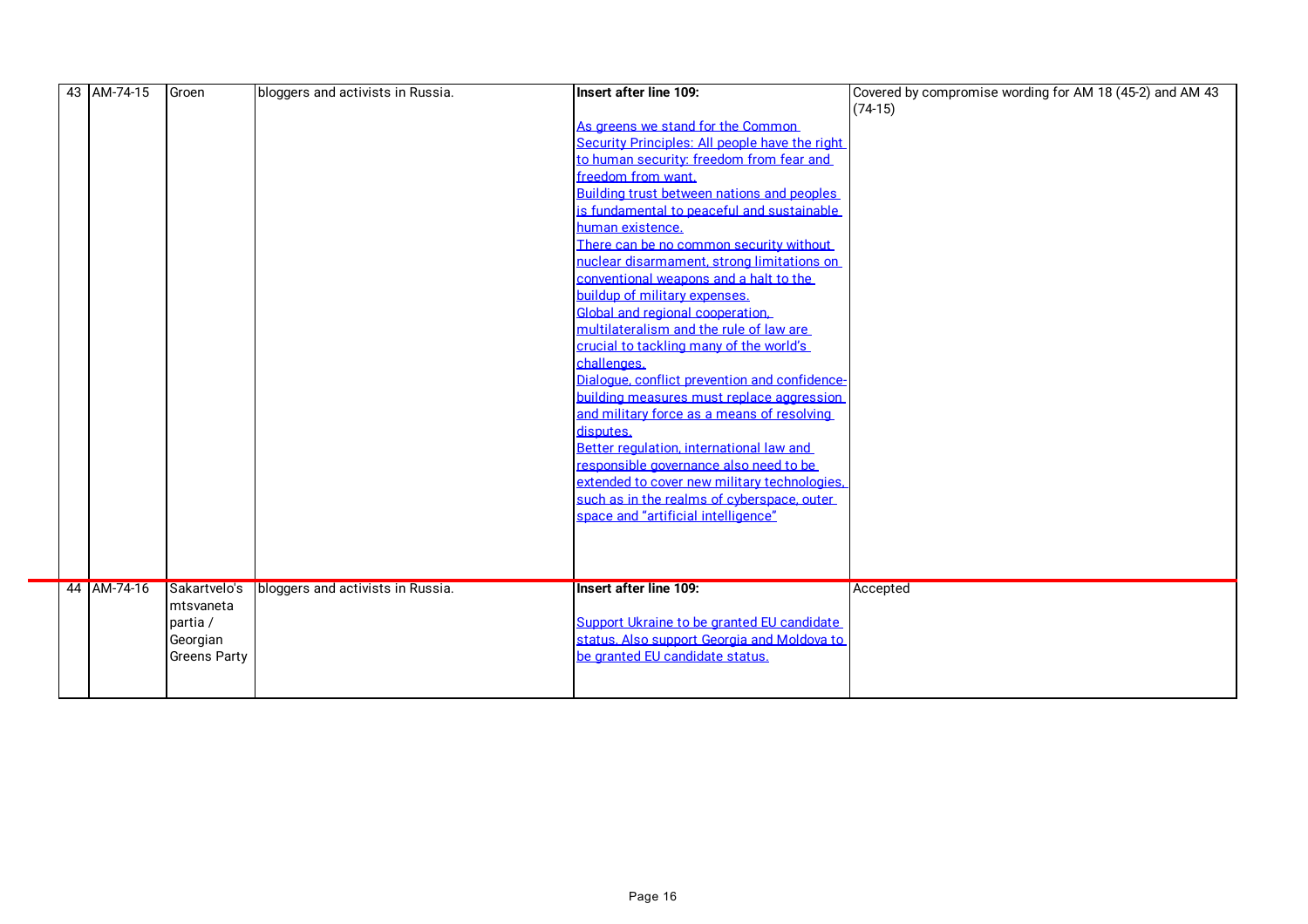| 45 AM-74-17 | Oikologoi             | welcome refugees, while particular attention needs | Insert from line 97 to 98:                                                                 | 1. Accepted as amended to include in line 94:                                                                |
|-------------|-----------------------|----------------------------------------------------|--------------------------------------------------------------------------------------------|--------------------------------------------------------------------------------------------------------------|
|             | Prasinoi /            | to be given to marginalised, especially vulnerable | welcome refugees, while particular attention                                               |                                                                                                              |
|             | Ecologist             | groups.                                            |                                                                                            | needs to be given to marginalised, especially All our efforts to ensure safe passage, prevent human          |
|             | Greens                |                                                    | vulnerable groups, including children and the trafficing and establish                     |                                                                                                              |
|             |                       | bring the perpetrators to justice.                 | elderly.                                                                                   |                                                                                                              |
|             |                       |                                                    | Every measure should be taken to ensure                                                    | 2. Covered by compromise wording for AM 28 (69-3) and AM 45                                                  |
|             |                       | independent civil society, human rights defenders, | the well-being and protection of all refugees                                              | $(74-17)$                                                                                                    |
|             |                       | lawyers, journalists, bloggers and activists in    | and the prevention of incidents of human                                                   |                                                                                                              |
|             |                       | Russia.                                            |                                                                                            | trafficking, while if such incidents do happen. 3. Covered by compromise wording for AM 35 (74-6) and AM 45. |
|             |                       |                                                    | they should be swiftly prosecuted, with                                                    | $(74-17)$                                                                                                    |
|             |                       |                                                    | support provided to the victims.                                                           |                                                                                                              |
|             |                       |                                                    |                                                                                            |                                                                                                              |
|             |                       |                                                    | Insert after line 102:                                                                     |                                                                                                              |
|             |                       |                                                    | We do not lose sight of the core principle of                                              |                                                                                                              |
|             |                       |                                                    | political ecology that disputes should be                                                  |                                                                                                              |
|             |                       |                                                    | resolved through peaceful means.                                                           |                                                                                                              |
|             |                       |                                                    | respecting international law, including the                                                |                                                                                                              |
|             |                       |                                                    | sovereignty of states, established borders.                                                |                                                                                                              |
|             |                       |                                                    | and the rights of groups and individuals. We                                               |                                                                                                              |
|             |                       |                                                    | call on the United Nations and the                                                         |                                                                                                              |
|             |                       |                                                    | Organization for Security and Cooperation in<br>Europe (OSCE) to redouble their efforts to |                                                                                                              |
|             |                       |                                                    | bring about the end of hostilities and the                                                 |                                                                                                              |
|             |                       |                                                    | withdrawal of the invading forces. This is of                                              |                                                                                                              |
|             |                       |                                                    | paramount importance first and foremost                                                    |                                                                                                              |
|             |                       |                                                    | for the people of Ukraine but it also has                                                  |                                                                                                              |
|             |                       |                                                    | grave repercussions for the people of                                                      |                                                                                                              |
|             |                       |                                                    | Russia, of other neighbouring states and of                                                |                                                                                                              |
|             |                       |                                                    | those countries that rely on peaceful trade                                                |                                                                                                              |
|             |                       |                                                    |                                                                                            |                                                                                                              |
| 46 AM-74-18 | Partidul              | independent civil society, human rights defenders, | Insert from line 108 to 109:                                                               | Accepted                                                                                                     |
|             | Verde                 | lawyers, journalists, bloggers and activists in    |                                                                                            |                                                                                                              |
|             | Ecologist,<br>Moldova | Russia.                                            | independent civil society, human rights<br>defenders, lawyers, journalists, bloggers and   |                                                                                                              |
|             |                       |                                                    | activists in Russia and Belarus.                                                           |                                                                                                              |
|             |                       |                                                    |                                                                                            |                                                                                                              |
|             |                       |                                                    |                                                                                            |                                                                                                              |
|             |                       |                                                    |                                                                                            |                                                                                                              |